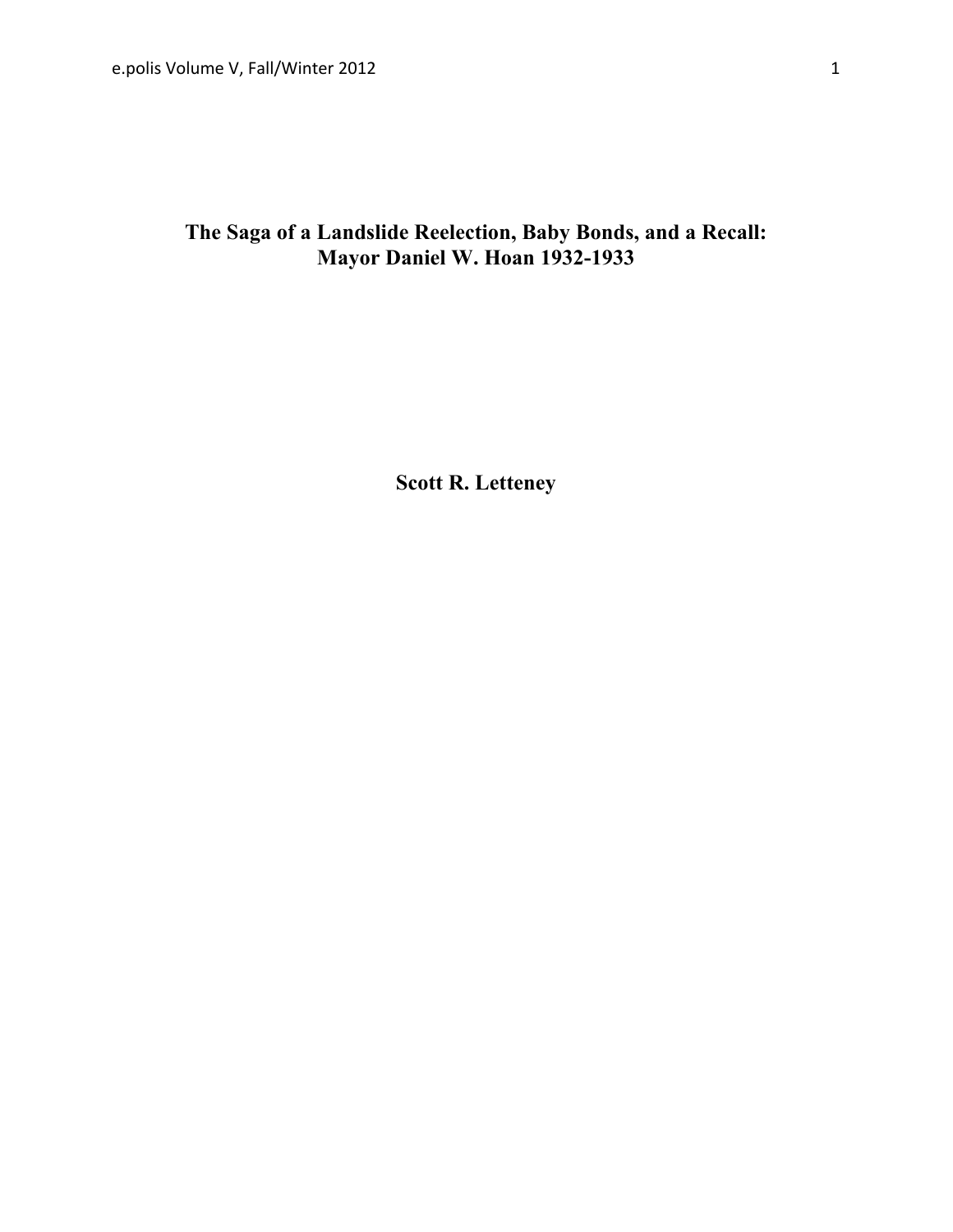#### **INTRODUCTION**

In April 1933, rumors of an impending effort to recall the mayor of Milwaukee spread around Milwaukee City Hall.<sup>1</sup> While the purported motivations driving the nascent attempt to unseat Mayor Daniel W. Hoan included his inability to push a change to the City tax code through the Common Council, deteriorating conditions in City Hall, and pressure from local taxpayer organizations, the real problem may have been the depths in which Milwaukee found itself during the Great Depression. According to a letter sent to him by the Fifteenth Ward Taxpayers' Club, during the depression Mayor Hoan failed to show "any leadership that would tend to lessen the burden of the hard-pressed citizens of Milwaukee."2

Daniel Webster Hoan was elected mayor of the City of Milwaukee in 1916 after having served as Milwaukee's City Attorney for six years. Hoan was born in Waukesha, Wisconsin, and educated at the University of Wisconsin and the Kent College of Law. He was admitted to practice law in Wisconsin in 1907. He served as a labor attorney until he was elected Milwaukee City Attorney in 1910.<sup>3</sup> Hoan had been elected City Attorney, as part of a veritable sweep of the election by members of the Socialist Party, with Emil Seidel at the head of the ticket. Seidel was the first of three Socialist mayors that would serve the City of Milwaukee over the next halfcentury.

While Seidel would only last one two-year term as mayor, Hoan's reputation as a powerful advocate for clean government allowed him to retain the city attorney's office despite the combined efforts of the Democratic and Republican parties to drive the Socialists from

<sup>1</sup> "Report Drive Under Way to Recall Mayor, *Unknown Newspaper*, April 11, 1933. Daniel W. Hoan Clipping Collection. Milwaukee County Historical Society, Milwaukee. Newspaper clipping has hadwritten date. 2 Ibid.

<sup>3</sup> Biography of Mayor Daniel W. Hoan (n.d.), (box 2, folder 56), Daniel Webster Hoan Collection, Milwaukee County Historical Society, Milwaukee.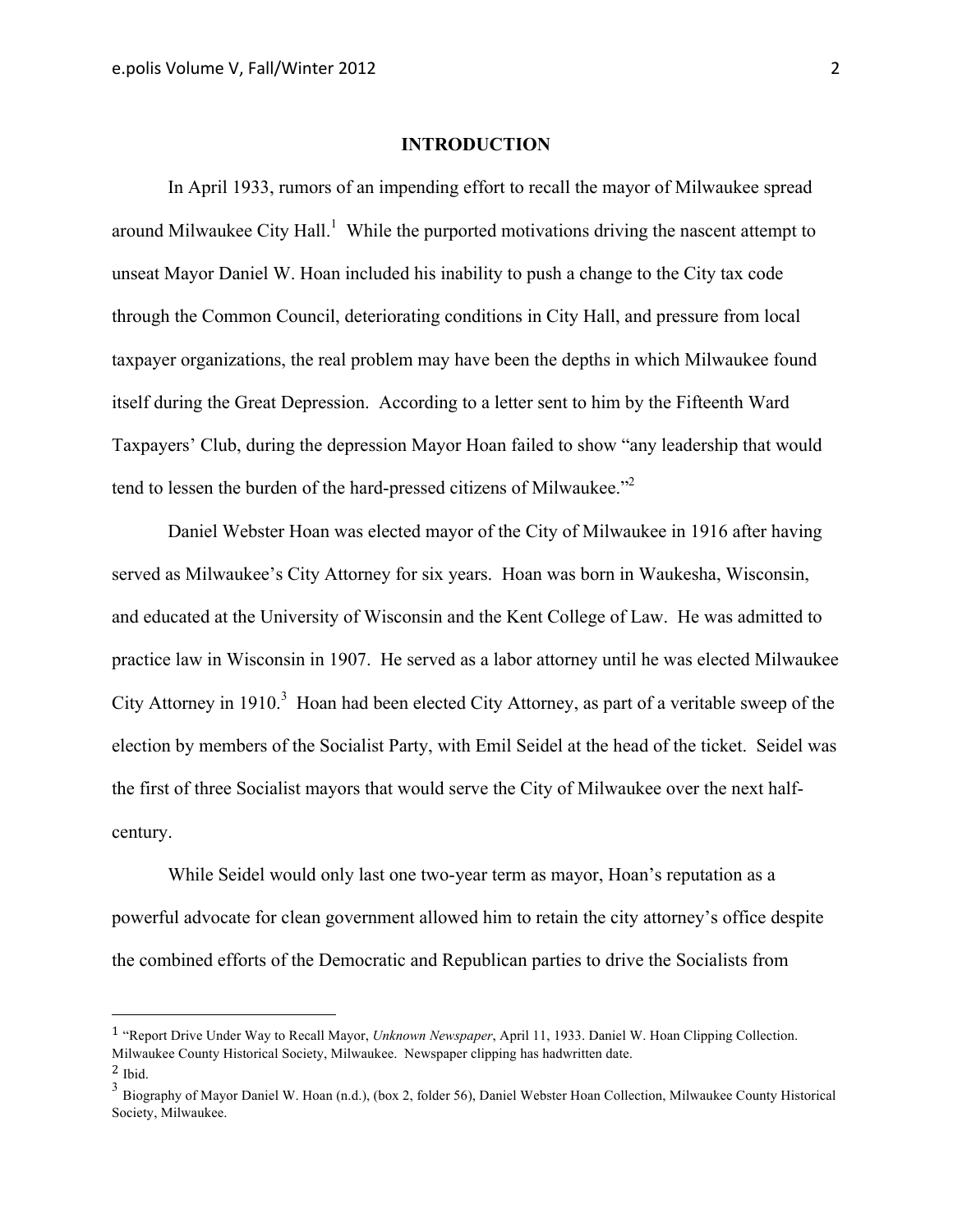power. In 1916, Hoan defeated the then-incumbent Gerhard A. Bading and was elected mayor. Hoan remained in office as mayor for 24 years, finally being defeated in the 1940 mayoral election by Carl F. Zeidler.<sup>4</sup>

Mayor Hoan had faced potential recall before. In early 1925, his political opponents initiated a recall effort following Hoan's appointment of Peter Steinkellner, a fellow Socialist, as Chief of the Milwaukee Fire Department.<sup>5</sup> While Steinkellner's appointment was the triggering event for this earlier recall attempt, its motivation was purely political.

The 1925 recall effort was led by two of Hoan's political opponents: A.F. Chapman, who was president of the Milwaukee Junior Democratic League in addition to being a member of the Ku Klux Klan, and W.H. Park, who was a member of the Taxpayers League.<sup>6</sup> In a February 6, 1925 letter soliciting circulators of recall petitions, Park, as Chairman of the Recall Committee, asserted that the selection of Steinkellner as Fire Chief did not really provide the impetus for the movement, despite his Committee's "objections to the illegal manner" of the appointment procedure. Contrarily, Park stated, the concern was much more dire. The Recall Committee's true purpose was "to free the community from the rule of a group whose object it is to destroy our government and to overturn our social order."<sup>7</sup> Despite Park's claim that the Committee had obtained half the needed signatures by February 6, the effort failed. $8\text{ }$  The Recall Committee gave up the movement and closed its office on February 18, 1925.<sup>9</sup>

"[R]ecall gives voters the chance to remove an elected official from office by submitting a petition containing the required number of valid signatures requesting a vote on whether the

<sup>4</sup> Frederick I. Olson, "The Mayors of Milwaukee," *Milwaukee History* 19, no. 1, (Spring 1996): 22.

<sup>5</sup> "Hoan Fighters Wrangle Over Recall Move," *The Manitowoc Herald News* (Manitowoc, WI), January 16, 1925.

<sup>6</sup> Floyd J. Stachowski, "The Political Career of Daniel Webster Hoan," PhD Disertation, Northwestern University (1966): 148.

<sup>7</sup> William H. Park Letter to Fellow Citizen, February 6, 1925. Daniel W. Hoan Collection. Milwaukee County Historical Society, Milwaukee, Box 29, Folder 735.

<sup>8</sup> Stachowski, "The Political Career of Daniel Webster Hoan," 148.

<sup>9</sup> "Abandon Movement for Mayor's Recall," *The Milwaukee Journal*, February 18, 1925.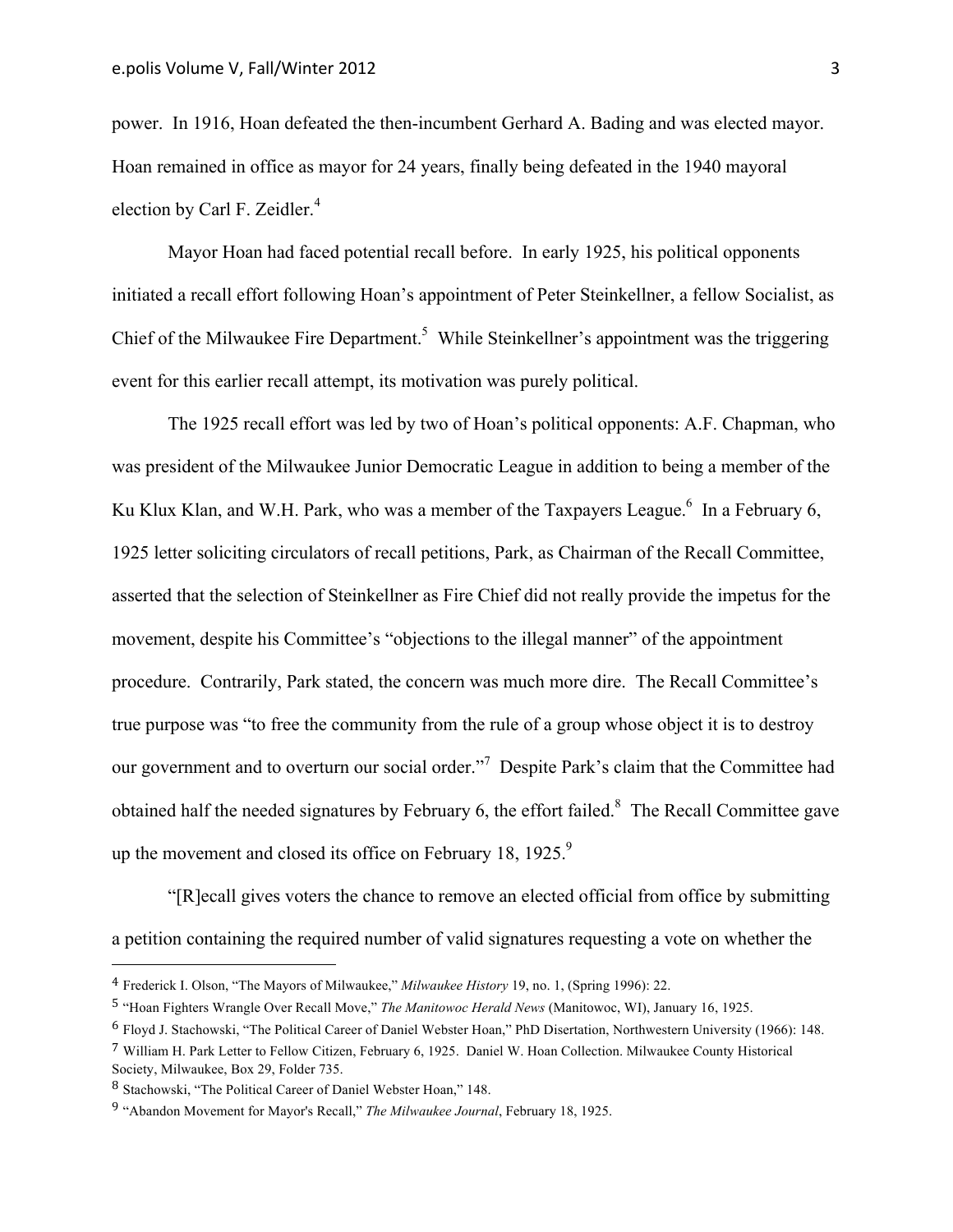official should remain in office."10 This paper discusses the bid to recall Mayor Hoan in the summer of 1933. Unlike in 1925, the 1933 recall attempt was a serious challenge to Hoan's tenure as mayor. This paper addresses the stated rationale for the recall effort and explores the reasons that the attempted recall was not successful. A substantial portion of this paper is devoted to the efforts of Hoan and the Milwaukee government to issue scrip as an alternative currency in 1933 and the opposition to such issue as a significant motivation for the recall attempt.

The fact that a recall effort was undertaken is, in itself, interesting and unusual. Few attempts to recall heads of municipal government in Wisconsin have occurred. At the time, in 1933, the concept of recall election was relatively new in the United States. It is true that recall elections were possible under the Article of Confederation, however there is no record that any occurred. The first statute permitting the recall of municipal officials was enacted in California in 1903. A similar statute was legislated in Oregon shortly thereafter.<sup>11</sup> Wisconsin passed a law permitting the recall of municipal elected officials in  $1911$ <sup>12</sup>

While there is some literature generally on recall elections, there does not appear to be a large body addressing municipal recall elections. Other than as discussed in reported cases by appellate courts, there is a complete dearth of discussion of municipal recall elections in the literature regarding Wisconsin.

This is a topic that has never been addressed vis-à-vis Daniel Hoan to any degree beyond a cursory statement. For example, well-known Milwaukee historian, John Gurda, in his book *The Making of Milwaukee*, says no more than that Hoan "was the target of an abortive recall

<sup>10</sup> Rachel Weinstein, "You're Fired! The Voters' Version of "The Apprentice": An Analysis of Local Recall Elections in California," *Southern California Interdisciplinary Law Journal* 15 (2005): 131-164.

<sup>11</sup> R. Perry Sentell, Jr., "Remembering Recall in Local Government Law," *Georgia Law Review* 10, no. 4 (Summer 1976): 883- 915.

<sup>12</sup> Sec. 94j–1, Wis. Stats. (1911).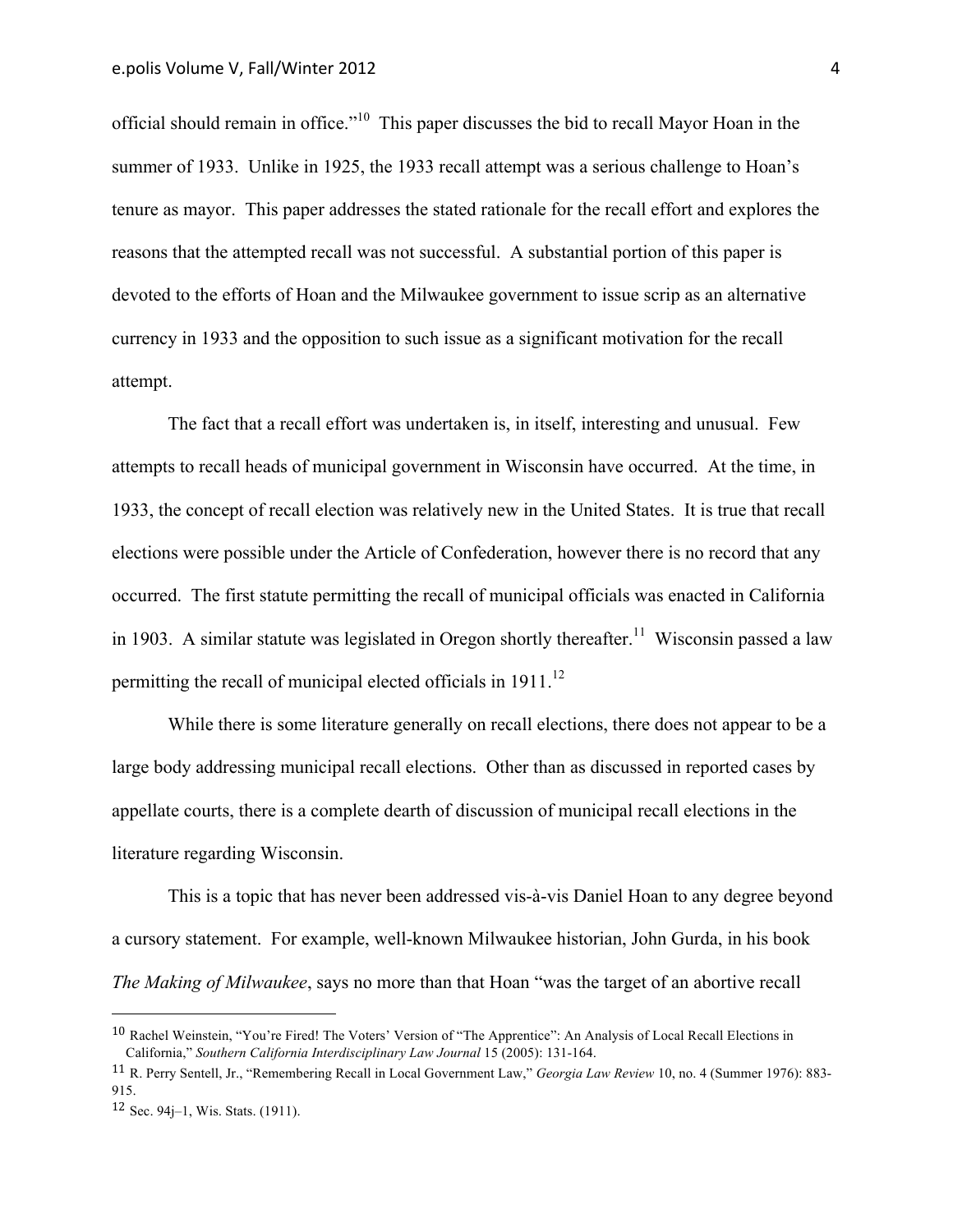effort in 1933."<sup>13</sup> Even Hoan's own major work on his time as mayor, *City Government*,<sup>14</sup> and that of his principal biographer, *Milwaukee's All-American Mayor*, <sup>15</sup> do not discuss the issue. Of the two extensive academic works written about Hoan, Robert Reinders's master's thesis, <sup>16</sup> and Floyd J. Stachowski's doctoral dissertation, only Stachowski addresses the issue and then only briefly. $17$ 

Daniel W. Hoan was a noteworthy figure in Wisconsin history. Until Henry Maier surpassed him, Hoan was Milwaukee's longest-serving mayor. He served during a period when Milwaukee doubled in size and suffered through a world war and the Great Depression. His policies, and those of members of his administration, modernized Milwaukee in innumerable ways. Certainly, well-founded arguments may be presented that he made mistakes during his time in office as well. The fact is, in addition, that he was a Socialist. This circumstance alone seems to have caused the greatest angst among his detractors. Despite all this, there is no previously published literature addressing the causes of the recall or the reasons it failed.

#### **RESEARCH QUESTIONS**

Why, in the summer of 1933, did several civic organizations in Milwaukee combine in an effort to force a recall election of Mayor Daniel W. Hoan? What were the underlying conditions that led to the recall effort and what were the actions taken by Mayor Hoan that ultimately triggered the recall effort? Why did this effort fail?

<sup>13</sup> John Gurda, *The Making of Milwaukee*, 3rd. Ed., (Milwaukee: Milwaukee County Historical Society, 2006), 280.

<sup>14</sup> Daniel W. Hoan, *City Government: The Record of the Milwaukee Experiment*, (New York: Harcourt, Brace and Company, 1936).

<sup>15</sup> Edward S. Kerstein, *Milwaukee's All-American Mayor: Portrait of Daniel Webster Hoan*, (Englewood Cliffs, NJ: Prentice-Hall, Inc., 1966).

<sup>16</sup> Robert Reinders, "The Early Career of Daniel W. Hoan: A Study of Socialism in the Progressive Era," Master's Thesis, University of Notre Dame (1949).

<sup>17</sup> Stachowski, "The Political Career of Daniel Webster Hoan," 170-171.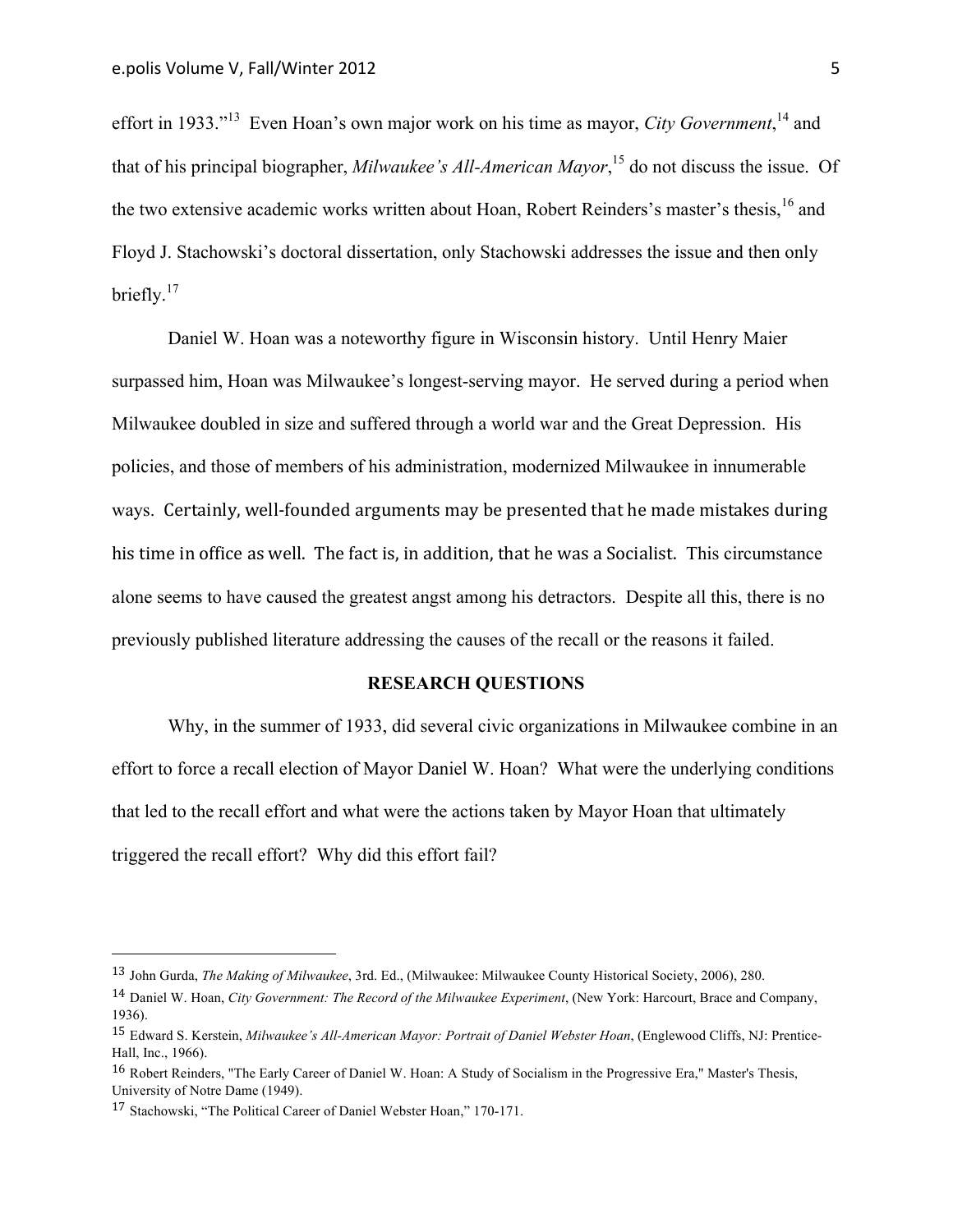# **MUNICIPAL RECALL**

In his 1912 article, "The Operation of the Recall in Oregon," James D. Barnett addressed the procedures under the then-newly enacted constitutional provision permitting recall of elected officials in Oregon. He concluded that, at that time, there had been too little experience with recall to draw conclusions as to the efficacy of Oregon's recall law.<sup>18</sup>

In "Mayor Roger D. Lapham, the Recall Election of 1946, and Neighborhood Voting in San Francisco, 1938-1952," Dennis P. Kelly describes a failed recall effort brought against Roger D. Lapham, the Mayor of San Francisco, in 1946.<sup>19</sup> Lapham had been a political novice. His "business and social life was rooted in regional, state and national institutions and not in local institutions unique to San Francisco." He campaigned for his 1943 election as a political outsider who was supportive of business interests. 20

The recall movement against Lapham was organized through the cooperation of various civic organizations in San Francisco. Those involved in the recall believed that Lapham had elevated his concern for "pro-downtown policies" to such a degree that he alienated those who were interested in promoting other parts of the city. In addition, the recall petitions "referred in part to his political style, namely his 'arrogant and contemptuous' conduct."<sup>21</sup>

The recall election against Lapham failed. Voting differed among neighborhood and class groups, although "the electorate [was] divided along traditional partisan lines on the recall question." Working class citizens voted for the recall in larger numbers than other groups,

<sup>18</sup> James D. Barnett, "The Operation of the Recall in Oregon," *The American Political Science Review* 6, No. 1 (February 1912): 41-53. 

<sup>&</sup>lt;sup>19</sup> Dennis P. Kelly, "Mayor Roger D. Lapham, the Recall Election of 1946, and Neighborhood Voting in San Francisco, 1938-1952," *California History* 76, No. 4 (Winter 1997/1998): 122-135. 

<sup>20</sup> Kelly, "Mayor Roger D. Lapham," 124.

<sup>21</sup> Kelly, "Mayor Roger D. Lapham," 129.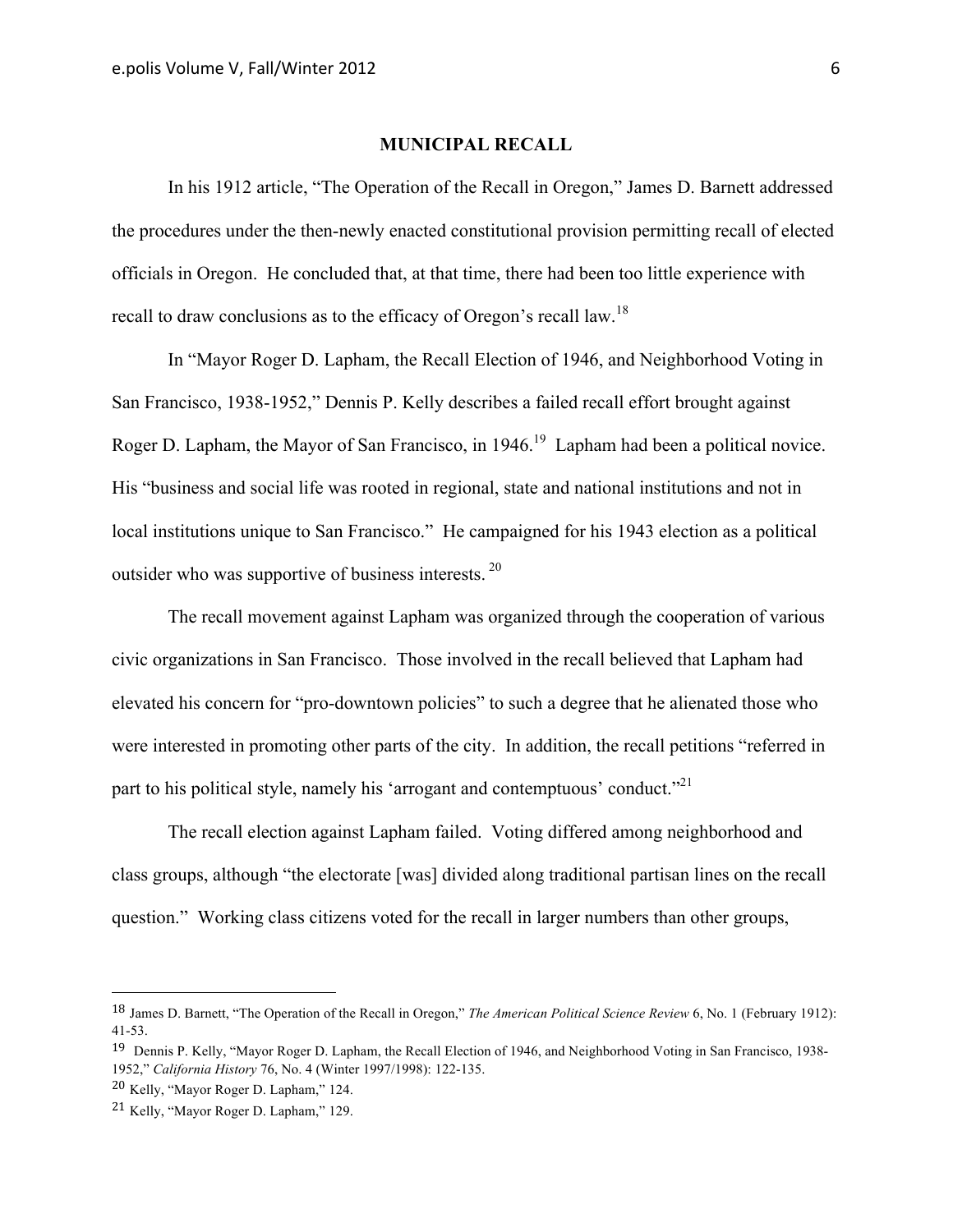despite the fact that labor leaders did not publicly support the recall.<sup>22</sup> Kelly found that "[p]olitical choices were conditioned, but not determined, by the circumstances of social and historic partisan preferences, and these choices were made without noticeable regard for the recommendations of formal leadership."23

In "Remembering Recall in Local Government Law," R. Perry Sentell, Jr., refers to the remedy of recall elections as "at once a merging of traditional sentiments and modern reforms."<sup>24</sup> Referring to the controversial nature of recall efforts, which often resulted in litigation, Sentell noted that "recall takes its beginnings in positive declaration but its facets are fleshed out by judicial analyses."<sup>25</sup>

In "You're Fired! The Voters' Version of "The Apprentice": An Analysis of Local Recall Elections in California," Rachel Weinstein scrutinizes local recall elections. Describing recall as a powerful tool, Weinstein finds that it is used more successfully in smaller municipalities. The reasons for this, according to Weinstein, have to do with group dynamics. Channeling James Madison, Weinstein discusses factions and interests groups and indicates that recall efforts are often the result of a group of people with a common interest joining for the purpose of effecting a recall. The larger the group, the less likely that the individual interests are "common." She finds that recall campaigns mounted by smaller groups in smaller municipalities are more likely to succeed.<sup>26</sup>

Ultimately, the literature describes municipal recall elections as resulting from the dissatisfaction of a particular group or faction with the decision made by the majority in the prior

 22 Kelly, "Mayor Roger D. Lapham," 134.

<sup>23</sup> Kelly, "Mayor Roger D. Lapham," 125.

<sup>24</sup> Sentell, "Remembering Recall in Local Government Law," 883.

<sup>25</sup> Sentell, "Remembering Recall in Local Government Law," 887.

<sup>26</sup> Weinstein, "An Analysis of Local Recall Elections in California," 154-155.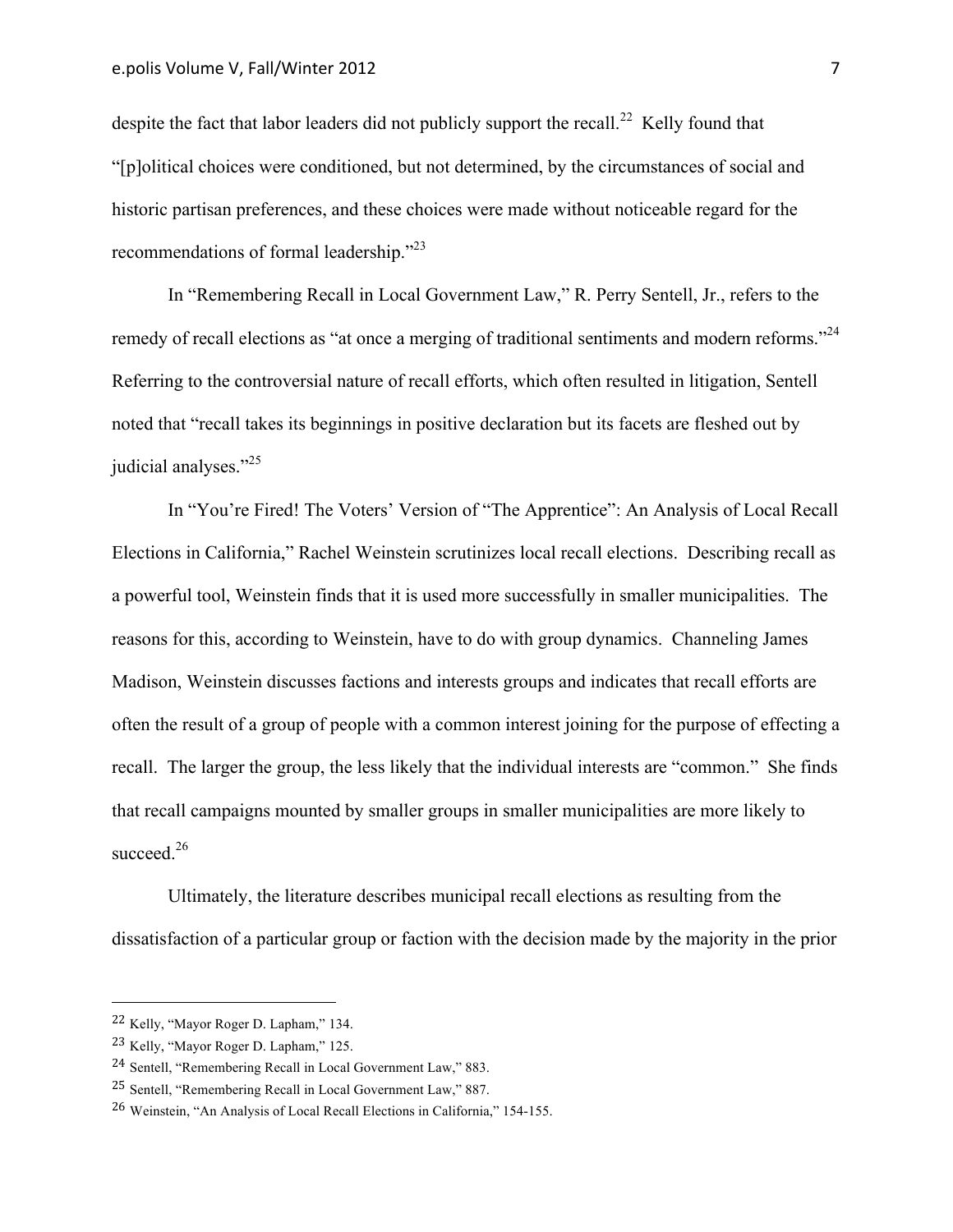election and the resultant actions of the candidate elected. Recall election efforts fail due to a lack of self-awareness as to the resolve of the proponents of recall and a miscalculation as to the breadth of those supporting recall. Shades of all of these existed in the Hoan recall attempt.

#### **Wisconsin Municipal Recall Law**

The first law permitting the recall of elective municipal officials in Wisconsin, then known as "removal of city officers," took effect in 1911. Under that edict, Wisconsin Statutes § 94j–1 (1911), any elected city officer could be removed after holding office for six months. In first class cities, such as Milwaukee, if signatures equaling at least one-fourth of the total of those voting in the preceding election for the applicable office were filed with the city clerk, an election for removal could occur. In order to effect such an election, the clerk would certify the petitions to the common council, which would order the election. $27$ 

By 1925, when Mayor Hoan faced his first attempted recall election, the Wisconsin Statutes had been reorganized. The law at that time, Wisconsin Statutes §10.44 (1925), permitted the recall of an "incumbent of any elective office" who had held office for at least six months, and again if signatures of at least one-fourth of the number of persons voting in the previous election properly signed recall petitions. Under the reorganized statute, however, the petition had to be filed with the county court for "careful examination [as to] the sufficiency or insufficiency of such petition." The court then submitted its certification to the common council, which would set an election date if the court had found the petition to be sufficient.<sup>28</sup>

In 1926, the Wisconsin Constitution was amended and a provision was created, *Wisconsin Constitution, Art. XIII, sec. 12*, ensuring the right to recall of elected officials in any state, county, legislative, or judicial district. However, such enactment did not apply to

 $27$  Sec. 94j–1, Wis. Stats. (1911). Signatures of one-third of the total voters in the preceding election were required in second, third, and fourth class cities.

<sup>28</sup> Sec. 10.44, Wis. Stats. (1925).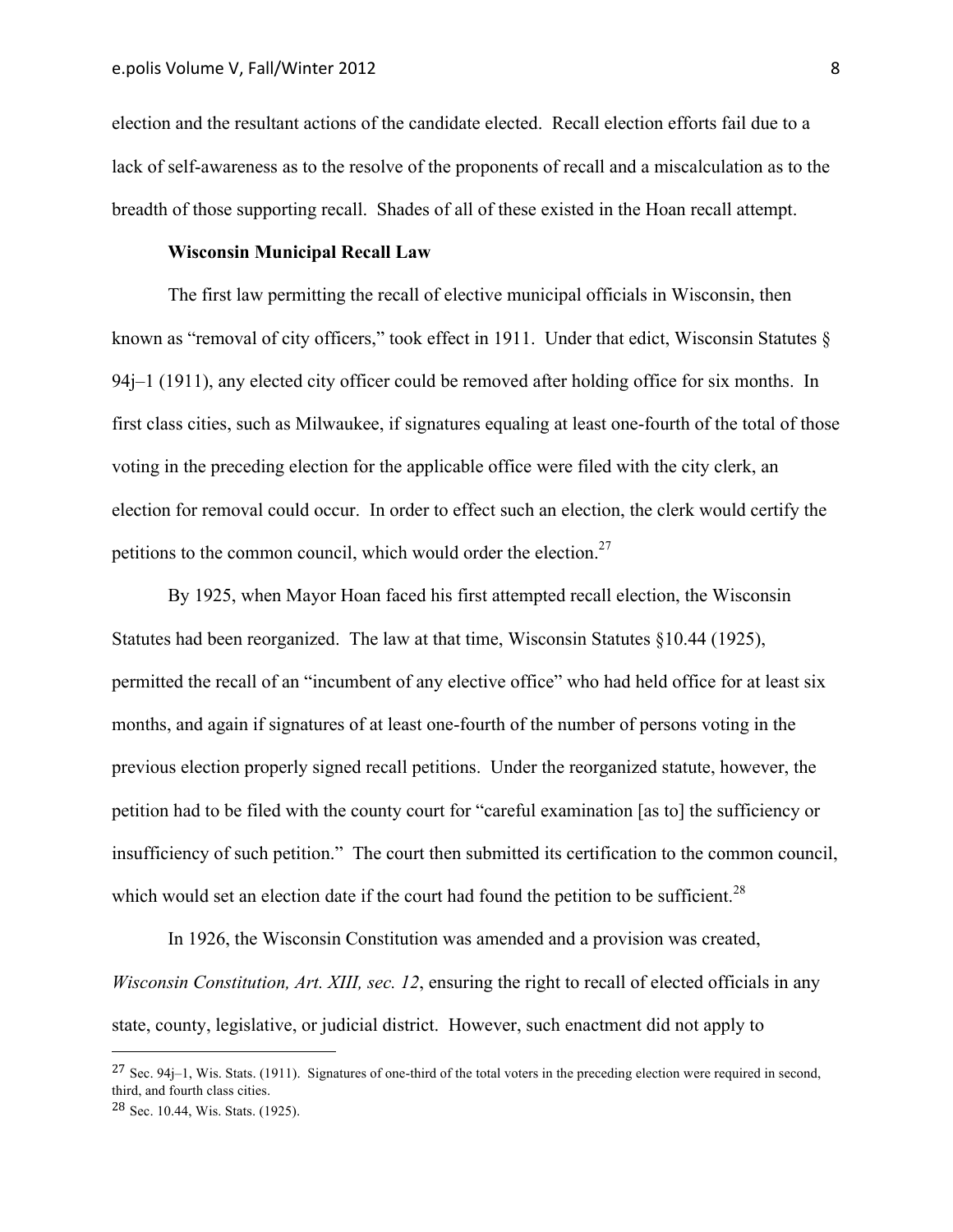municipal officials.<sup>29</sup> So, the provisions of Wisconsin Statutes  $$10.44$ , along with other statutory provisions regarding elections more generally, remained as the law guiding recall of municipal elected officials.

In 1927, in *State ex rel., Baxter v. Beckley*, the Wisconsin Supreme Court addressed the particularity with which the recall election statute had to be complied as to the specificity of the rules regarding signatures on recall petitions. The Court noted that, under the statute regarding signatures on election petitions then extant, Wisconsin Statutes  $\S$  5.26(5) (1925), each person signing an election petition was required to "add his residence, postoffice [sic] address and the date of signing."<sup>30</sup> In addition, pursuant to Wisconsin Statutes  $\delta$  5.26(3) (1925), the circulator of such petition was required to verify that he was personally acquainted with the signatories, that they were electors, and that the information provided by the signatories was accurate.<sup>31</sup> According to the Court, where signatories failed to strictly comply with the statutory requirements for election petitions, in this specific case by failing include the year when affixing the date to the petition along with their signatures, such signatures were properly excluded from the petition. In *Baxter*, this was true even where the year of signing was clear from extradocumentary evidence.

In 1933, when Mayor Hoan faced the attempted recall election that is the topic of this paper, the requirements of Wisconsin Statutes § 10.44 remained as they had been in 1925. Mayor Hoan's opponents were required to collect signatures equaling at least 25% of those who had voted in the Milwaukee mayoral election of 1932.

<sup>29</sup> *Matter of Recall of Delafield City Official: Mueller v. Jensen*, 63 Wis. 2d 362, 369, 217 N.W.2d 277, 280 (1974).

<sup>30</sup> *State ex rel., Baxter v. Beckley*, 192 Wis. 367, 370, 212 N.W. 792, 793 (1927).

 $31$  Ibid.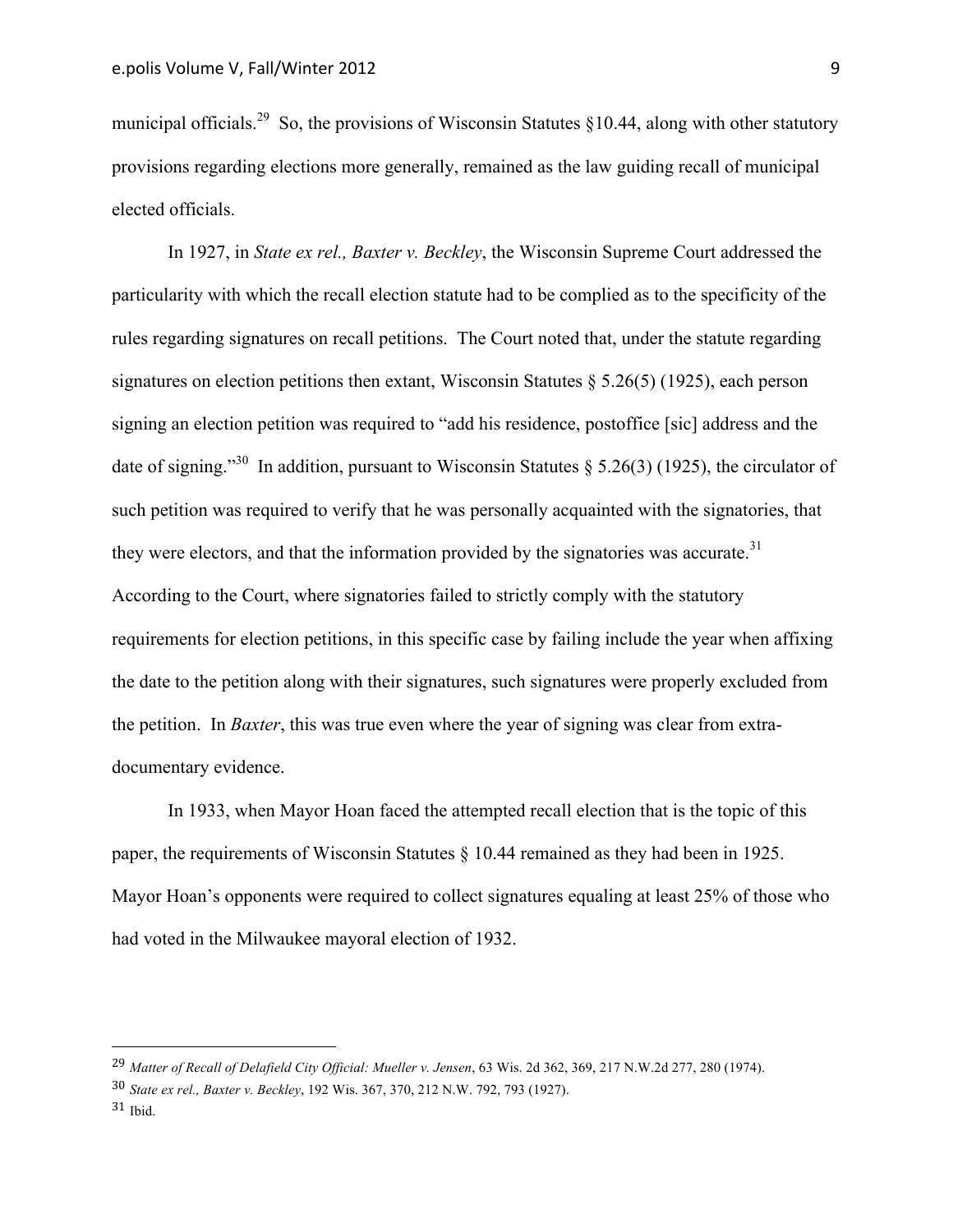#### **METHODOLOGY AND DATA COLLECTION**

The principal research for this paper was archival research using primary documentary sources located in the Harry H. Anderson Research Library at the Milwaukee County Historical Society. As relates to this paper, the Anderson Library houses two collections of archival materials donated by Daniel Hoan. The primary set of archival materials is the Daniel W. Hoan Collection. This is an extremely complete collection of nearly 1,000 folders of resources related to Hoan's political career. This includes both personal and professional correspondence, governmental materials, transcripts of speeches, newspaper clippings, and a wide variety of other miscellaneous documents. While part of the greater collection, boxes of newspaper clippings are indexed separately. Clippings found therein are referred to as part of the Daniel W. Hoan Clipping Collection. The second collection is the Daniel W. Hoan Recall Collection. This collection includes the court transcript of several days of hearings during which Mayor Hoan challenged the recall effort. This collection also includes the original recall petitions, which number more than 2,500.

I further conducted research of newspapers between January and September 1933. Principally, I researched online and microfilm archives of *The Milwaukee Journal* and the *Milwaukee Sentinel*. In addition, I conducted some additional online research of other local newspapers.

# **THE SAGA OF A LANDSLIDE REELECTION, A BATTLE OVER SCRIP, AND A RECALL ATTEMPT**

Nineteen thirty-two had been banner year for Daniel Hoan politically. Running in his sixth mayoral election, he ran on a theme of a "better, bigger, and brighter city" despite the fact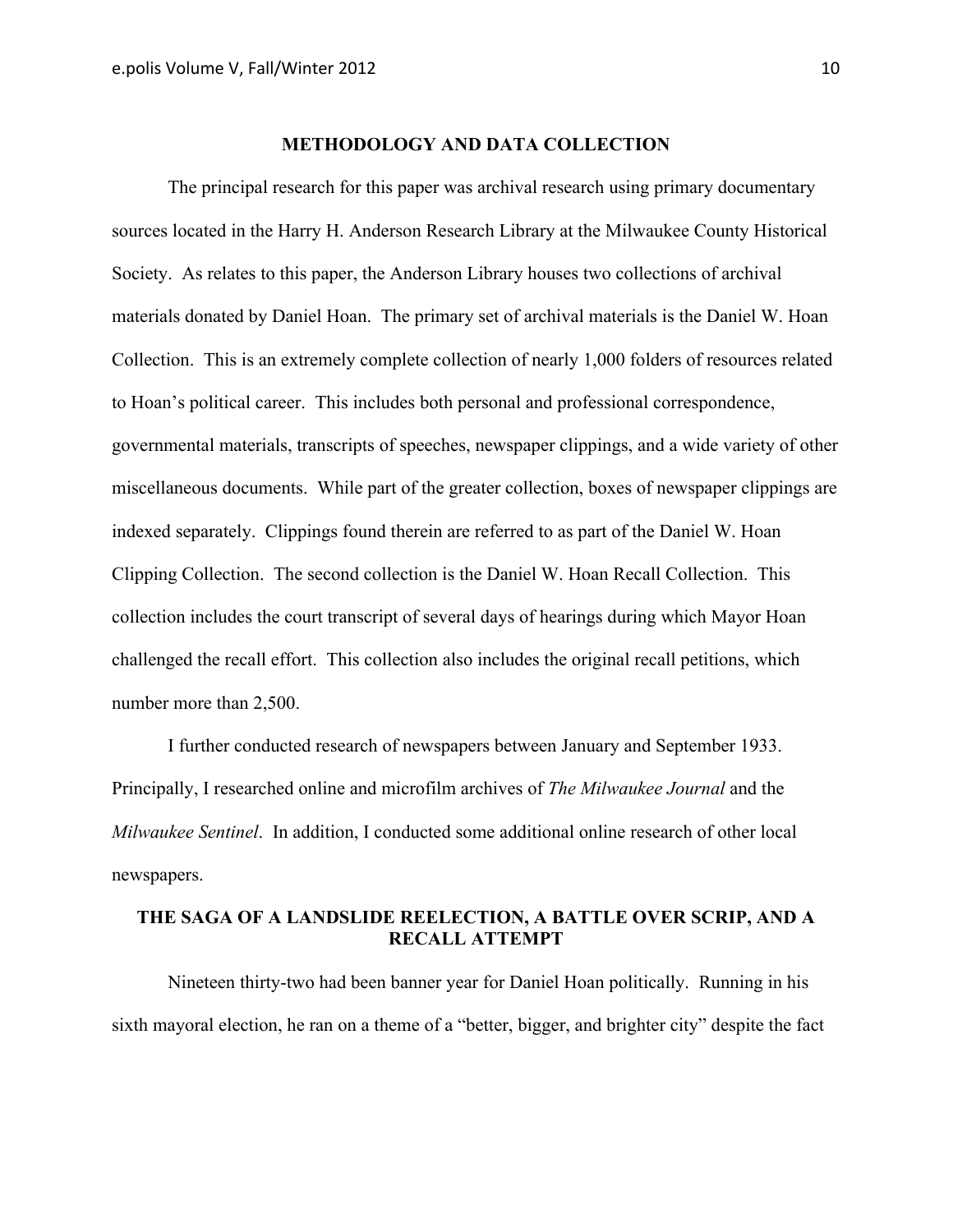that Milwaukee was heading deeper into the Great Depression.<sup>32</sup> In the 1932 election, Hoan won the biggest victory of his political career. In addition, "Socialists captured the city attorney's post, the city treasurer's office, and … Hoan had a working majority on the Common Council for the first and only time in his long tenure."<sup>33</sup> In this election, Hoan beat a non-partisan candidate and former alderman, Joseph P. Carney, by more than  $45,000$  votes.<sup>34</sup> Hoan received  $108,279$ votes to Carney's  $62.511$  votes.<sup>35</sup>

When giving his 1932 inaugural address, Mayor Hoan reaffirmed his belief in his political philosophy. Hoan argued that there would be no end to the Great Depression "until the present industrial system, called Capitalism, is entirely replaced by the next stage of human development which is called Socialism."<sup>36</sup> However, by the end of 1932, the problems of the depression were worsening. The year 1933 would prove to be the worst of the Great Depression in Milwaukee.37 Early in 1933, the Taxpayers' Advisory Council had vehemently opposed the then-pending proposal by Hoan that the City of Milwaukee issue scrip as a means of dealing with the shortfall in property tax collections claiming that to so do was a "confession of bankruptcy."<sup>38</sup>

#### **The Great Depression and the Use of Scrip**

As 1932 was ending, along with the rest of the country, Milwaukee was mired in the Great Depression. While unemployment was already high and the dollar's value notably diminished, the economy would worsen. Despite the promise of a changed focus of federal

<sup>32</sup> Bayrd Still, *Milwaukee: The History of a City* (Madison: State Historical Society of Wisconsin, 1948), 258.

<sup>33</sup> Gurda, *The Making of Milwaukee*, 279; Douglas E. Booth, "Municipal Socialism and City Government Reform: The Milwaukee Experience, 1910-1940," *Journal of Urban History* 12, no. 1 (Nov. 1985): 63.

<sup>34</sup> Still, *Milwaukee*, 258; Kerstein, *Milwaukee's All-American* Mayor, 166.

<sup>35</sup> Hoan, *City Government*, 73.

<sup>36</sup> Inaugural Address of Daniel W. Hoan (1932), (box 38, folder 967), Hoan Collection.

<sup>37</sup> Gurda, *The Making of Milwaukee*, 279.

<sup>38</sup> Daniel W. Hoan, *Mayor Hoan Answers Critics* (n.p.: n.p., n.d.), 1; "Scrip for City Called Token of Insolvency," *The Milwaukee Journal*, January 10, 1933.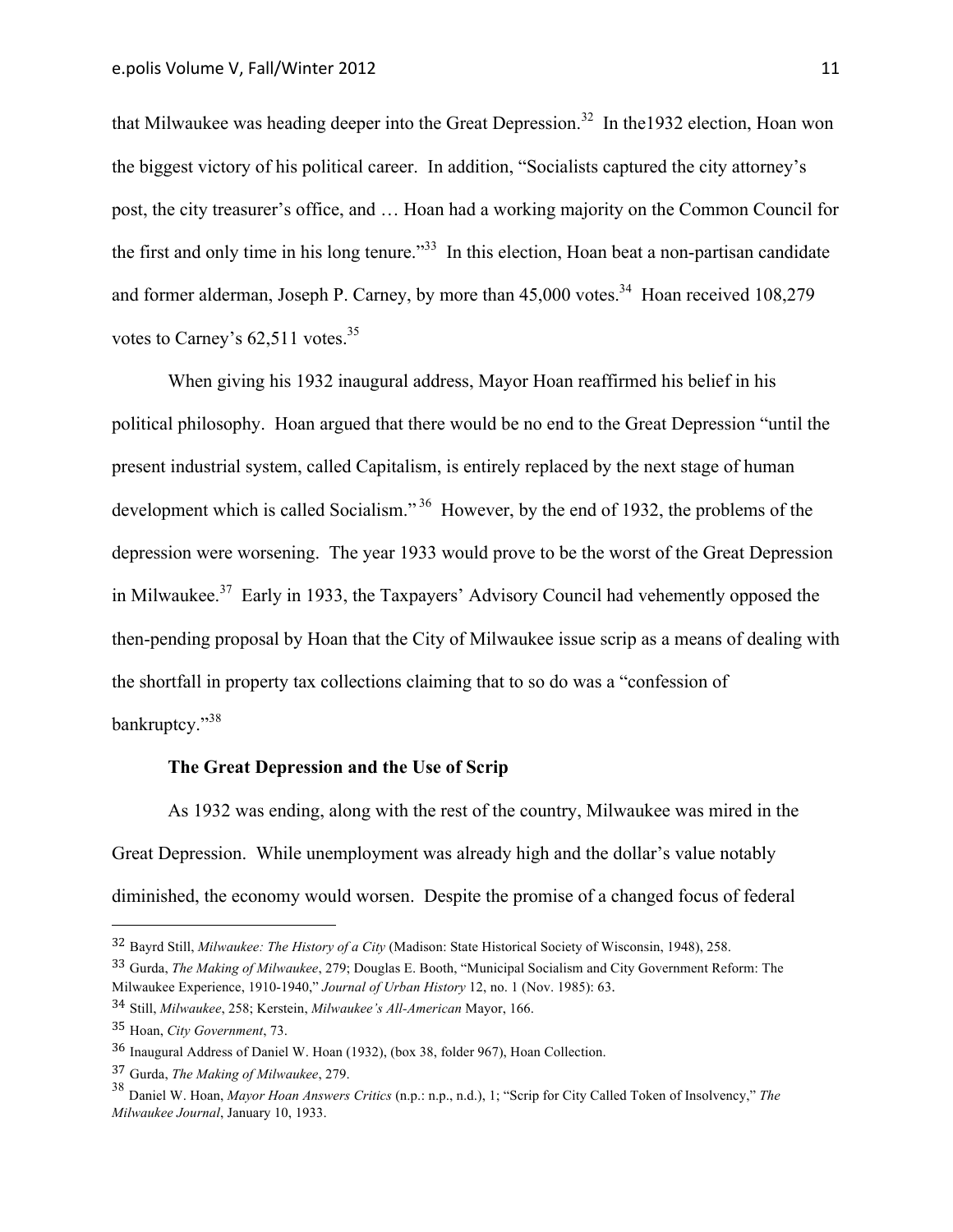policy following the impending inauguration of President-elect Franklin D. Roosevelt, 1933 would see Milwaukee floundering in deepening economic straits.

Why and how Milwaukee and the country ended up in this condition is the subject of some debate and of some of the literature regarding the Great Depression. Some writers point to "Black Tuesday," October 29, 1929, the day the stock market lost more than 10% of its value, as a triggering event. Others argue that such an explanation is overly simplistic. Much of the literature's focus deals with the many programs initiated to handle the immediate problems resulting from the economy and to bring resolution and recovery. A common thread in the literature is a description of the human difficulties, and then extant, regardless of the abstract and theoretical causes or varied programs intended to bring fiscal salvation. Replete with photographs of dry and wind-blown fields and ragged families standing in soup lines, those writing about the depression effectively describe the suffering of the average person on either a national or local scale.

In a good example of a work focused on life in America during the decade between the stock market crash and the gear-up to World War II, in in *The Great Depression: America in the 1930s*, T. H. Watkins thoroughly describes the ebbs and flows of the economy, stories of suffering and success, and eventual recovery on the eve of World War II.<sup>39</sup> While certainly not unconcerned with the causes of the depression, Watkins focuses on the effects thereof.

Watkins concedes that there is "general agreement" that Black Tuesday was not the cause of the Great Depression.<sup>40</sup> Watkins argues that the American economy was in a tenuous state after World War I, in part due to federal loans made to assist the rebuilding of allied countries, and because of over-investment in the stock market. The crash, Watkins argues, reduced the

<sup>39</sup> T. H. Watkins, *The Great Depression: America in the 1930s* (New York: Back Bay Books 1993).

<sup>40</sup> Watkins, *The Great Depression*, 40-41.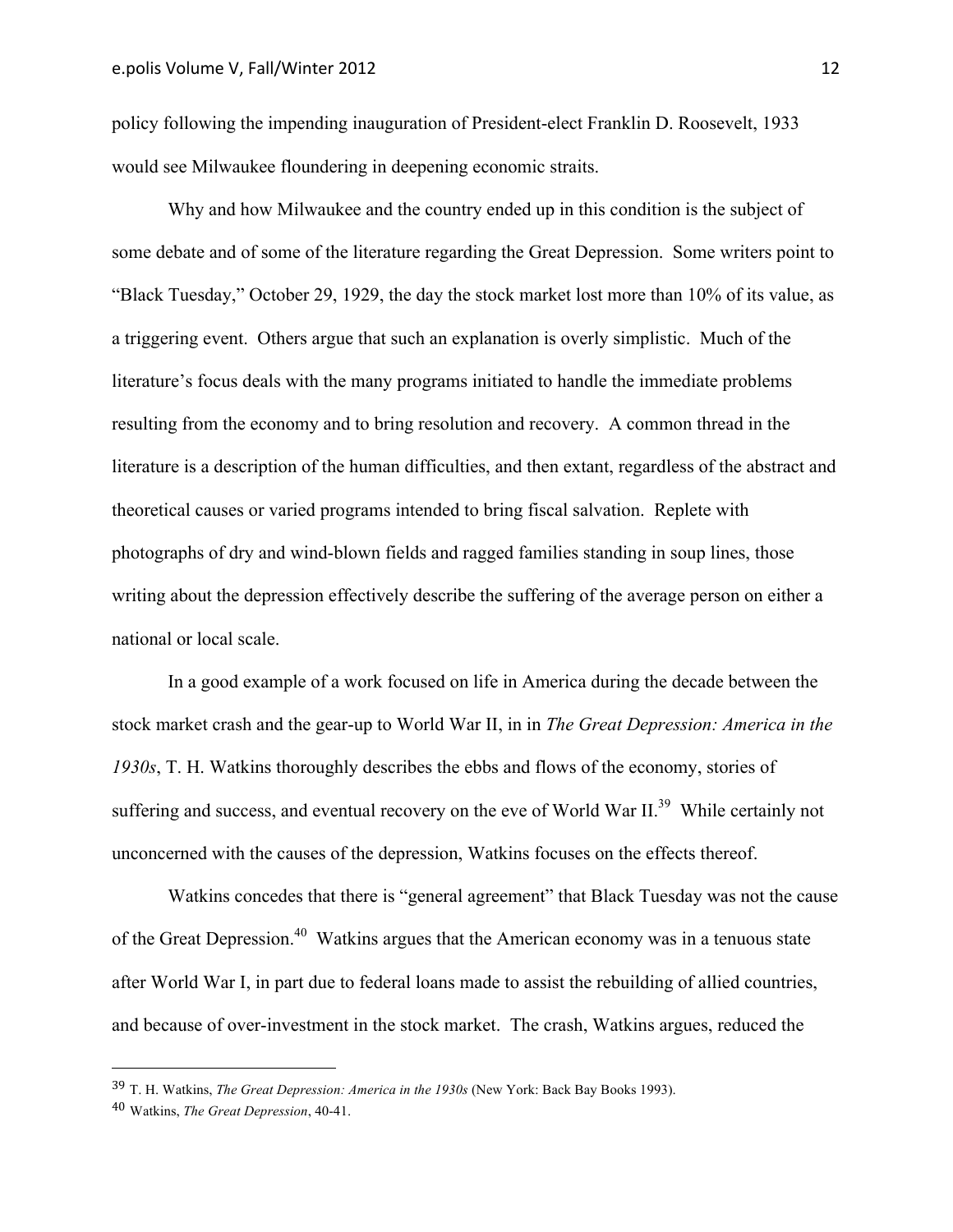availability of investment capital and, despite governmental efforts, the economy devolved significantly resulting in the failure of thousands of banks.

Through compelling narrative of difficulties on a broad scale and intimate details of the travails of individuals and families, Watkins effectively demonstrates the suffering of Americans in the 1930s. In addition to the poor economy, Watkins describes the effect of the weather – hail storms followed by years of drought – on the ability of families to sustain themselves. Watkins reveals the loss of faith in any recovery brought on by the "daily physical torture, confusion of mind, [and] gradual wearing down of courage. $141$ 

Watkins nevertheless looks to the days of the depression with some nostalgia, and he sees the period as positively transformative to the American persona. He argues that the Great Depression resulted in "an era in which Americans had attempted to make real the possibilities of hope and validate the best that was in us as a society."<sup>42</sup>

Contrarily, in *The Forgotten Man: A New History of the Great Depression*, Amity Shlaes focuses on her assessment of the causes of the Great Depression and criticism of the New Deal policies enacted by President Roosevelt.<sup>43</sup> Shlaes derides the notion that the stock market crash in 1929 was the cause of the depression that followed. She minimizes the stock market crash as a "necessary correction of a too-high stock market."<sup>44</sup> Instead, Shlaes places significant blame on President Herbert Hoover's reaction, including his affinity for Germany during the rise of Nazism, and inappropriate governmental intervention following the stock market crash. She points to both Hoover and Roosevelt, albeit recognizing the differences in their character and

 41 Watkins, *The Great Depression*, 189.

<sup>42</sup> Watkins, *The Great Depression*, 19.

<sup>43</sup> Amity Shlaes, *The Forgotten Man: A New History of the Great Depression* (New York: Harper Perennial 2008).

<sup>44</sup> Shlaes, *The Forgotten Man*, 5.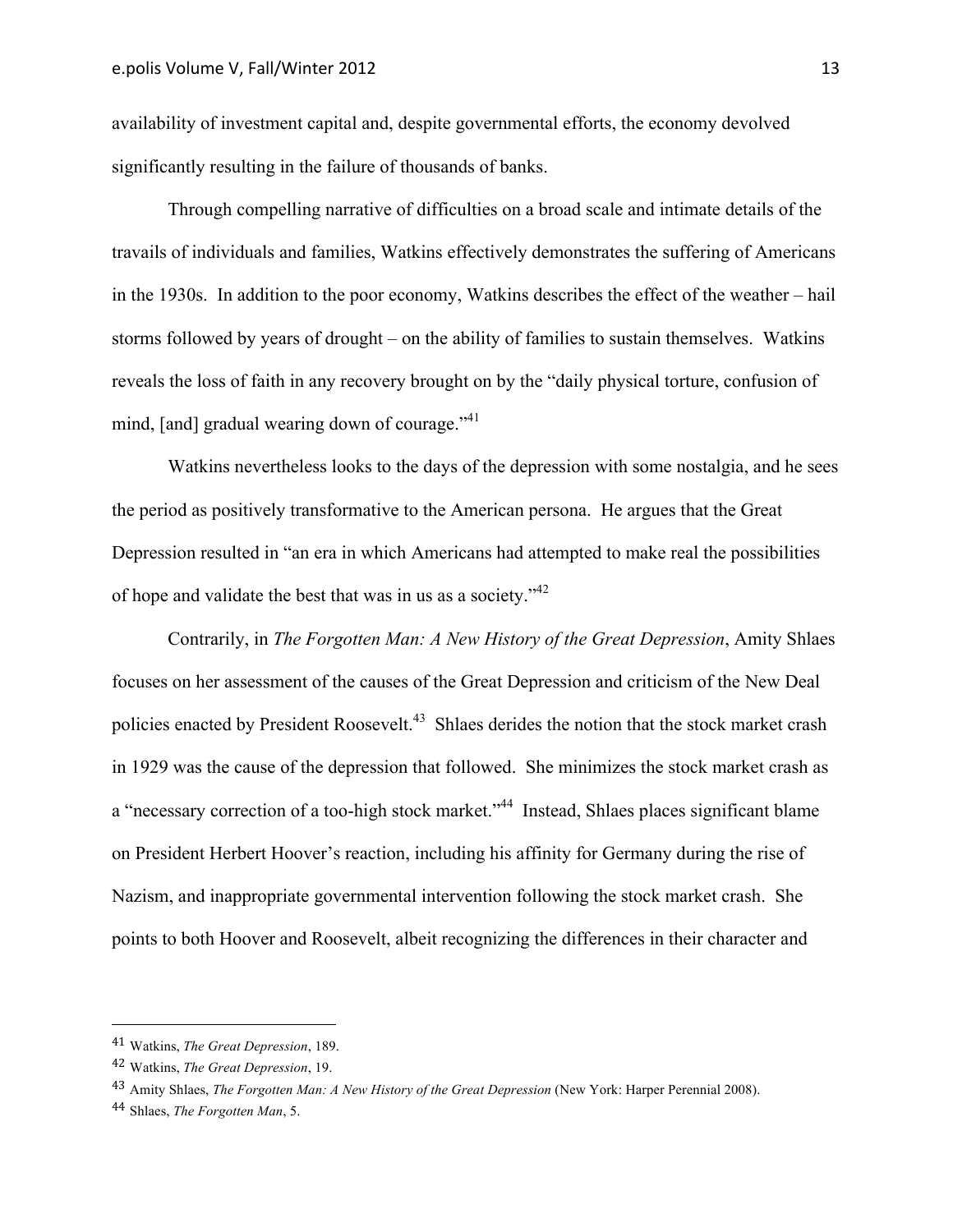policies, as mechanisms of reproduction that perpetuated the depression.<sup>45</sup> Shlaes also scoffs at the common opinion that Roosevelt brought the country out of the depression, pointing to America's entry into war as the economic salvation.<sup>46</sup>

In her indictment of Roosevelt, Shlaes juxtaposes Roosevelt's use of the term "the forgotten man," with that of an earlier narrative by William Graham Sumner. In a 1932 speech, then-presidential hopeful Roosevelt used the phrase to mean the downtrodden individual, made to suffer by the failings of great men and institutions. Sumner, in a lecture to Yale University students in 1883, thought of the "forgotten man" as the downtrodden taxpayer, forced to suffer by the confiscatory policies of government. Shlaes clearly agrees with Sumner.<sup>47</sup>

Interestingly, in the midst of it, Milwaukee Mayor Daniel W. Hoan addressed the causes of the Great Depression and his ideas for resolution. Unsurprisingly, his ideas were counter to Shlaes's argument. In a classic case of preaching to the converted, in a February 23, 1933 speech to the South Side Socialist forum in Milwaukee, Hoan impugned "[c]apitalists, industrialists, bankers and statesmen." Deliverance would come, he argued, only if workers would "take over the factories and manage them through the government or by non profit [sic] co-operatives."48

Relevant to the issues of this paper, Shlaes addresses local solutions to the problems associated with reduced cash flow and deflated currency values. Shlaes points to several examples around the country, including such cities as Salt Lake City, Minneapolis, Yellow Springs, Ohio, and the states of Arizona and Washington, where governments, business, and trade associations instituted barter systems and or issued scrip as an alternative means of paying

<sup>45</sup> Shlaes, *The Forgotten Man*, 5-9.

<sup>46</sup> Shlaes, *The Forgotten Man*, 4, 9.

<sup>47</sup> Shlaes, *The Forgotten Man*, 12.

<sup>48</sup> "Hoan Sees Fall of Capitalism," *The Milwaukee Journal*, February 24, 1933.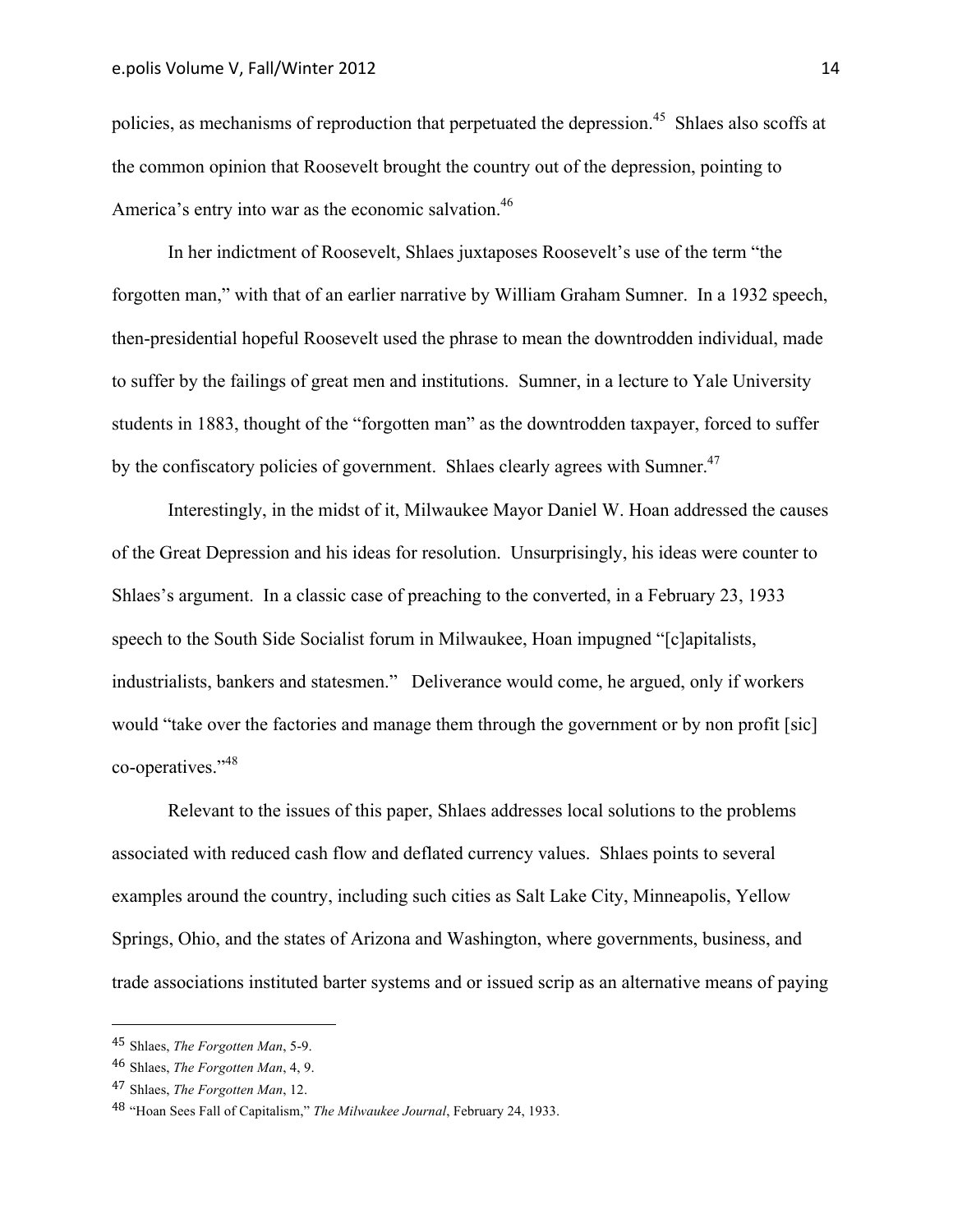employees or purchasing goods. Shlaes described the "notion of scrip [as] enormously satisfying" to people hindered by the then-existing financial system, especially on an emotional and tactile level.<sup>49</sup>

The purpose of scrip is to serve as substitute currency and an alternative to legal tender. At its most basic, "scrip was a stand-in for cash when consumers could not access their funds, or had no cash but wanted to engage in trade."<sup>50</sup> While the use of scrip was certainly not unique to the Great Depression, during the 1930s scrip was used on a wider basis than at any other time. Many different types of scrip have existed; the type proposed and used in Milwaukee was formally known as tax anticipation coupons or tax anticipation warrants.<sup>51</sup> Tax anticipation warrants typically paid some sort of interest and could be applied to municipal taxes. Acceptance by local merchants in payment was another key component of a successful issue of tax anticipation warrants.<sup>52</sup>

#### **Prelude to the Battle over Scrip**

In his 1932 inaugural address, Mayor Hoan called for sweeping changes as a solution to the depression. Perhaps as a foreshadowing of his efforts to find innovative answers to the local financial difficulties, Hoan proposed the creation of a municipal bank in order to minimize the need to borrow money to help fund municipal operations.<sup>53</sup>

By the end of 1932, with the problems of the depression worsening, Hoan was ready to embrace creative solutions to Milwaukee's financial situation. Although initially devised by Alderman Sam Soref, who was not a Socialist, Mayor Hoan adopted the concept of the issuance

 49 Shlaes, *The Forgotten Man*, 137-139.

<sup>50</sup> Sarah Elvins, "Scrip, Stores, and Cash-Strapped Cities," *Journal of Historical Research in Marketing* 2, no. 1 (2010): 86-107.

<sup>51</sup> Thomas H. Greco, Jr., *Money: Understanding and Creating Alternatives to Legal Tender* (White River Junction, VT: Chelsea Green Publishing Company, 2001), 58.

<sup>52</sup> Elvins, "Scrip, Stores, and Cash-Strapped Cities," 90.

<sup>53</sup> Inaugural Address of Daniel W. Hoan (1932), (box 38, folder 967), Hoan Collection.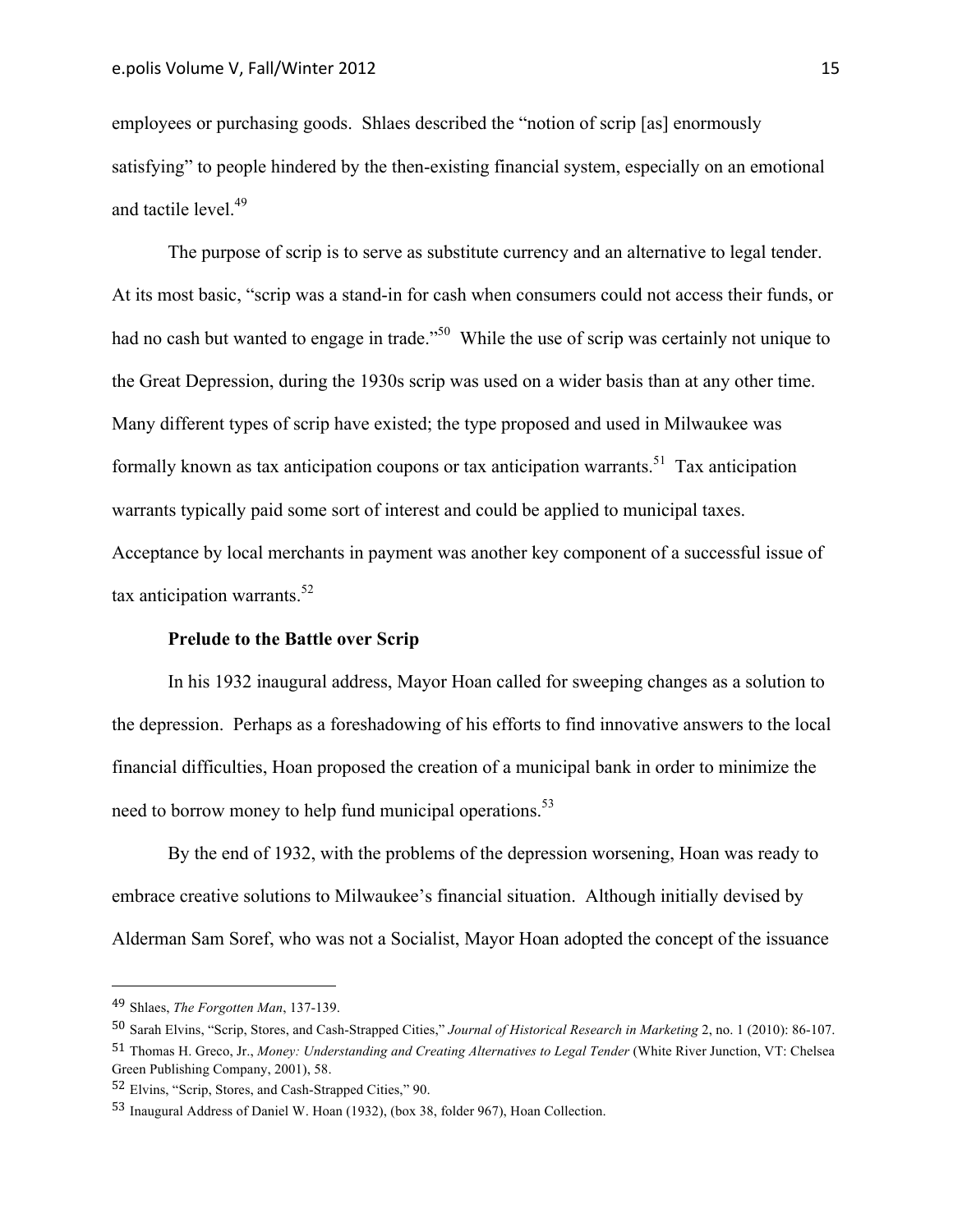of scrip.54

On January 10, 1933, Hoan rose at a public hearing to address the Milwaukee Common Council's Committee on Scrip in defense of the scrip plan and of his administration. His remarks were a reply to the specific allegations of the Taxpayers' Advisory Council, a citizens' group that had been publicly critical of him.<sup>55</sup> By that time, Hoan had been the longest-serving mayor in the history of Milwaukee.<sup>56</sup>

Henry Otjen had spoken to the Committee on Scrip on behalf of the Taxpayers' Advisory Council earlier in the meeting.57 Among other assertions, the Taxpayers' Advisory Council had claimed that the then-pending proposal of the issuance of scrip by the City of Milwaukee was a "confession of bankruptcy."58 In what was described as an extemporaneous speech, Mayor Hoan responded to this charge by the Taxpayers' Advisory Council.<sup>59</sup>

Mayor Hoan's January 10, 1933 remarks to the Committee on Scrip took just a few moments of his long career in public service. But those moments laid bare the animosity between Hoan and his most vocal critics. Nevertheless, he embraced the opportunity and addressed a number of issues related to Milwaukee's financial condition, outlined a path through the difficult days ahead, and offered lessons on history, politics, and civics.<sup>60</sup>

<sup>54</sup> Kerstein, *Milwaukee's All-American Mayor*, 129; Max Raskin, "Milwaukee and Its Baby Bonds," *Milwaukee History* 8, no. 1 (Spring 1985): 2-10. 55 Edward S. Kerstein, *Milwaukee's All-American Mayor: Portrait of Daniel Webster Hoan* (Englewood Cliffs, NJ: Prentice-

Hall, Inc., 1966), 104.<br><sup>56</sup> Olson, "The Mayors of Milwaukee," 22.

<sup>57</sup> "Scrip for City Called Token of Insolvency," *The Milwaukee Journal*, January 10, 1933.

<sup>58</sup> Daniel W. Hoan, *Mayor Hoan Answers Critics* (n.p.: n.p., n.d.), 1; "Scrip for City Called Token of Insolvency," *The Milwaukee Journal*, January 10, 1933.

<sup>59</sup> Ibid.

<sup>60</sup> Perhaps as part of the effort to convince Milwaukeeans that the use of scrip by the city was a beneficial idea, the text of Mayor Hoan's speech on scrip was reduced to writing and published as a pamphlet. According to the Publisher's Note, "many citizens believe[d the text of the speech] deserve[d] wide circulation." The pamphlet, entitled *Mayor Hoan Answers Critics*, called the speech "Mayor Hoan's Reply." Daniel W. Hoan, *Mayor Hoan Answers Critics* (n.p.: n.p., n.d.).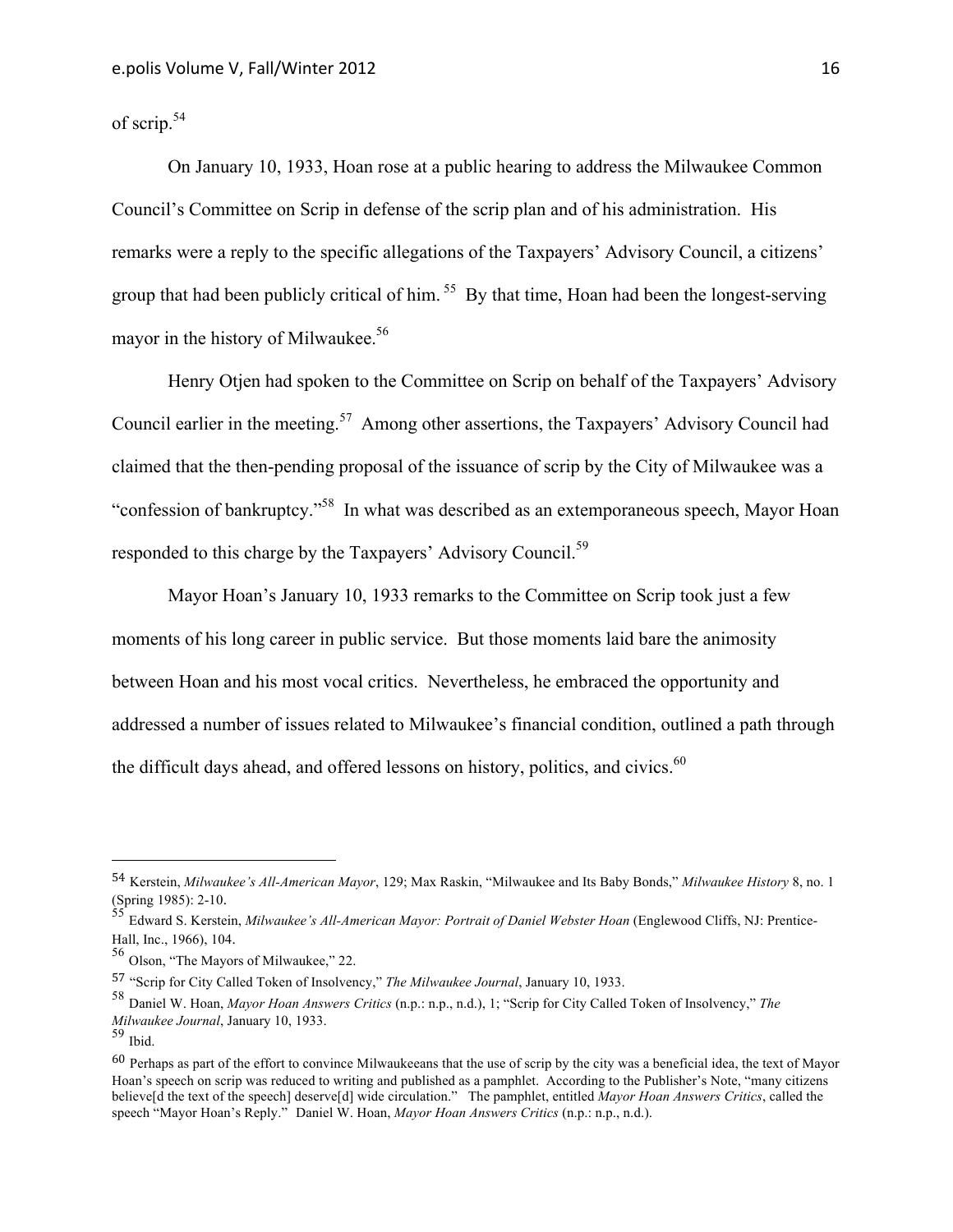# **Mayor Hoan's Reply**

## *Mayor Hoan's Introduction*

Mayor Hoan opened by explaining that he considered it important to respond the arguments that had been made by the Taxpayers' Advisory Council. He stated that the Taxpayer's Advisory Council's claim that the issuance of scrip would amount to an admission that Milwaukee was bankrupt was not only incorrect, but such assertion was also harmful to the city. He argued that, by so saying, the Taxpayers' Advisory Council was potentially causing damage to the city's status as a good credit risk. He also argued that a budget referendum that had been pushed by the Taxpayers' Advisory Council in 1932 had no significant positive effect on the financial status of the average citizen. In 1932, members of the Taxpayers' Advisory Council, including "the Association of Commerce, and the business-financed Citizens' Bureau" had managed to get a referendum put on the ballot. The referendum "substantially cut municipal expenditures and taxes."61 The referendum had passed, over Mayor Hoan's opposition.

In addition to the issuance of scrip being tantamount to a declaration of bankruptcy, Henry Otjen had claimed that scrip would inevitably be traded at a discount, merchants would refuse to accept it, the redemption of scrip in lieu of property taxes would further reduce the city's cash flow, and it was "probably illegal."<sup>62</sup>

As to the issue of whether the issue of scrip was illegal, as claimed by Otjen, City Attorney Max Raskin had "assured Mayor Hoan that the city's tax redemption notes had 'no spot of illegality."<sup>63</sup> He later issued a written opinion to that effect.<sup>64</sup>

<sup>61</sup> Booth, "Municipal Socialism and City Government Reform," 55; "Taxpayers' Group Will Fight Hoan," *The Capital Times* (Madison, WI), July 28, 1933.

<sup>62</sup> "Scrip for City Called Token of Insolvency," *The Milwaukee Journal*, January 10, 1933.

<sup>63</sup> Raskin, "Milwaukee and Its Baby Bonds," 7.

<sup>64</sup> Id.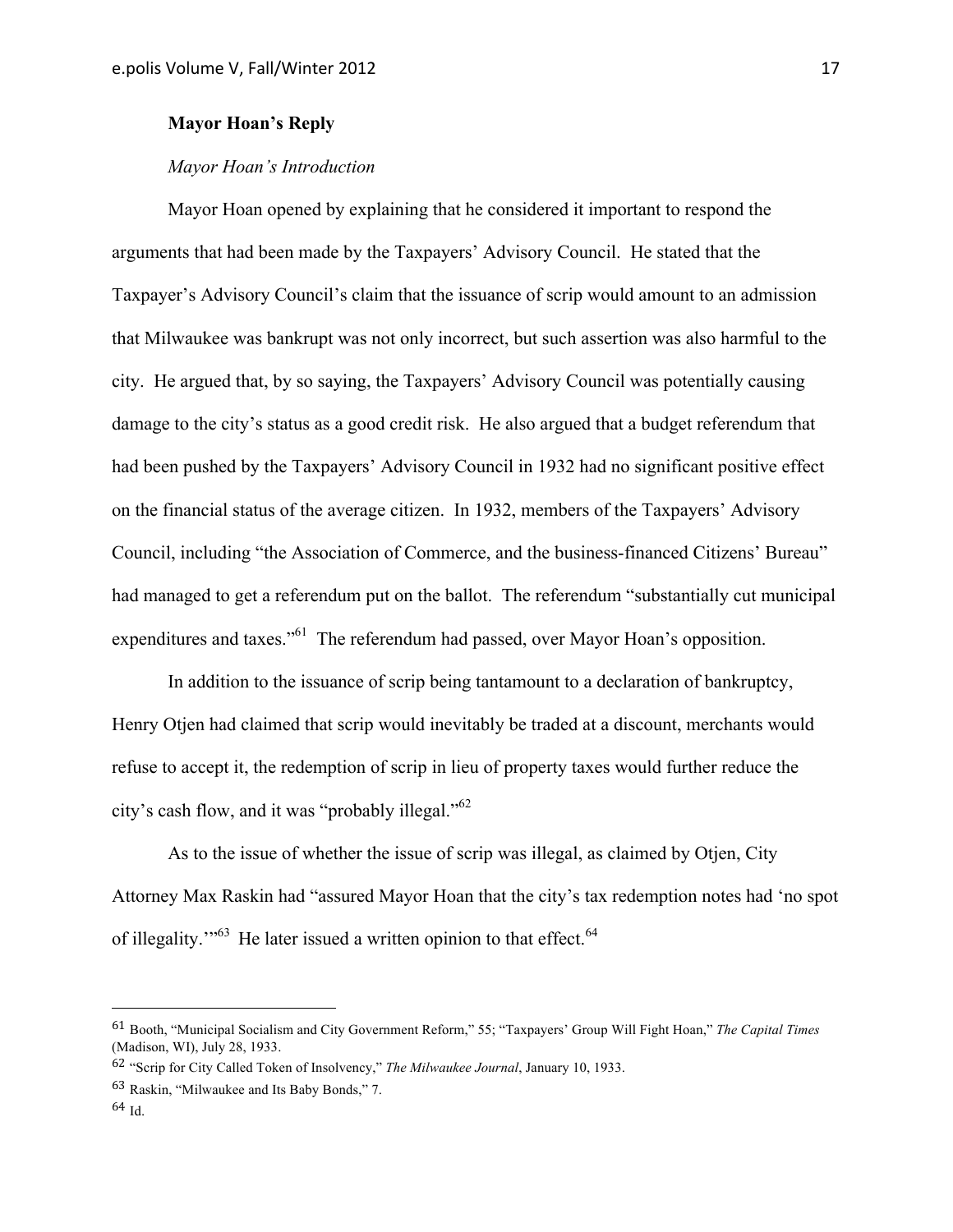# *A Modest Reduction in Taxes Would Have No Real Individual Effect*

The essential position of the Taxpayers' Advisory Council was that Mayor Hoan and the Common Council, through excessive spending and failure to reduce taxation, had created conditions for resident homeowners to lose their houses due to an inability to pay their property taxes.<sup>65</sup> Mayor Hoan argued that a minimal change in the real property tax rate would not affect whether a family would be able to maintain their homes. Pointing his finger at banking interests and those he considered to be improperly attempting to avoid paying taxes for services, instead, he contended, it was the loss of jobs, due to the depression, coupled with demands from lenders for "outrageous payments of interest and principal," that made it difficult for people to keep their homes.<sup>66</sup>

Hoan stated that the real problems facing Milwaukee were not due to property taxes that were too high. Here, Hoan set up the crux of his argument that it was necessary that Milwaukee issue scrip. Hoan argued that Milwaukee's financial problems were rooted in the inability or unwillingness of property owners to pay their taxes at all. It was not a difference of \$10.00 more or less per property tax bill, but the widespread failure of taxpayers to make their entire property tax payments, that was causing financial harm to Milwaukee. As a counterpoint to its thenexisting problems with tax receipts, Hoan claimed that during all of Milwaukee's time in existence, from its incorporation in 1846 through the year before the depression, only \$38,000 in real estate taxes had gone unpaid.

Hoan did concede that Milwaukee had been in a state of bankruptcy in the past. Of course he stated that such condition existed in 1910 and so had arisen before he was elected City Attorney and before Emil Seidel was elected mayor as part of the first major influx of Socialists

<sup>65</sup> "Wrangle Four Hours on City Scrip Scheme," *Milwaukee Sentinel*, January 11, 1933.

<sup>66</sup> Hoan, *Mayor Hoan Answers Critics*, 2.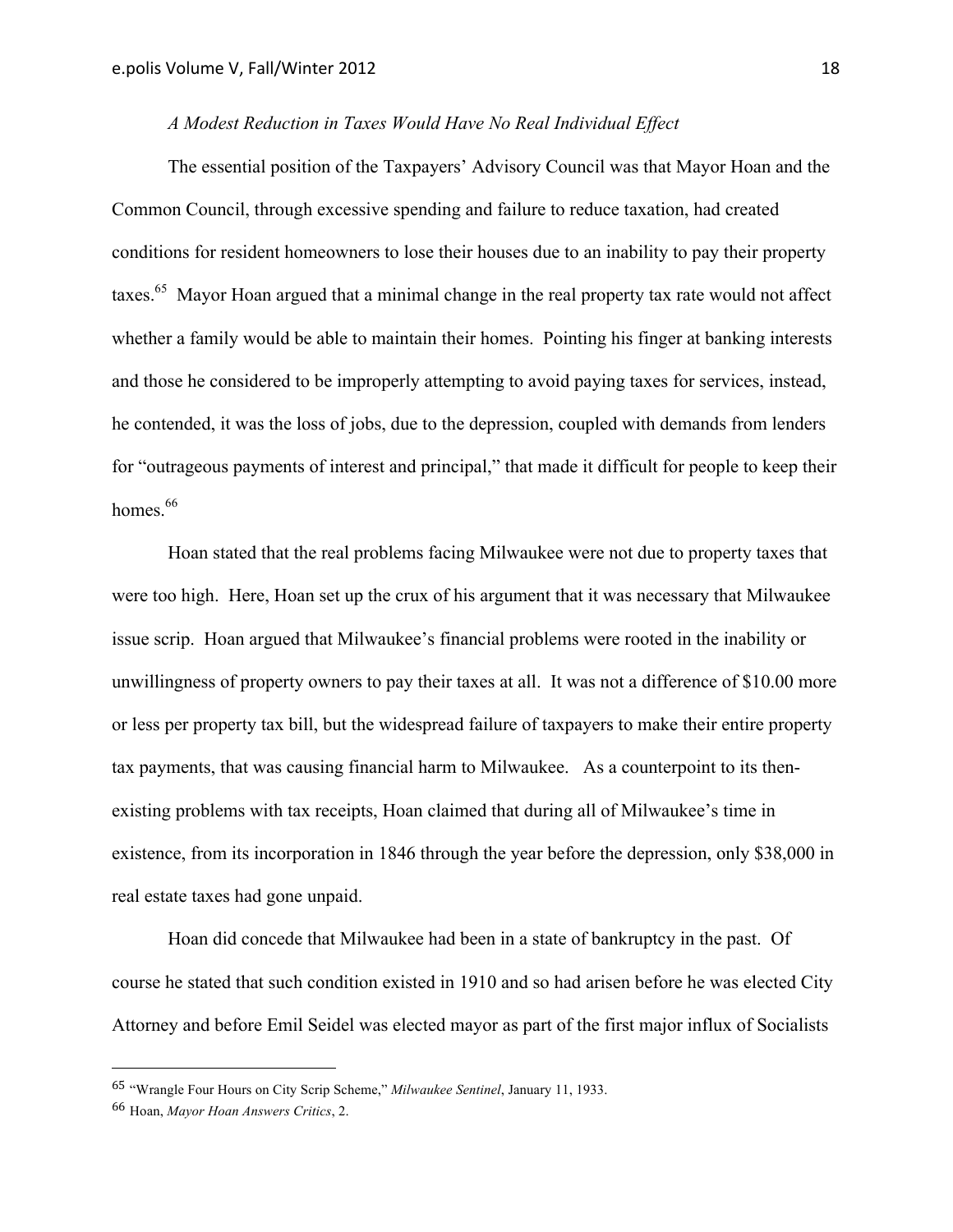into elective office in Milwaukee. He claimed that, since that time, through the combined efforts of the citizens of Milwaukee, the mayor's office, and the Common Council, the City of Milwaukee's government had had a balanced budget, except for the type of long-term indebtedness that was common among municipalities.

Certainly, Milwaukee was in a serious state of corruption prior to the time that Emil Seidel became mayor.<sup>67</sup> Those in Milwaukee government in the first decade of the 20th century engaged in so many corrupt practices that that many dozens of elected and appointed officials were prosecuted for numerous acts of official misconduct.<sup>68</sup> The Socialists had swept into office in 1910 by "appeal[ing] to disaffected middle-class voters with promises of reform in local government."69 After taking office, Seidel's administration discovered a shortage in the general fund of more than \$200,000, which previously had been concealed from the public.<sup>70</sup>

Over the ensuing two decades, Milwaukee had built a national reputation for prudent fiscal operations.<sup>71</sup> By early 1933, other large cities were in much more ominous financial states. Milwaukee's government was operating at nearly the lowest per-capita cost in the country and had remained solvent during the depression.<sup>72</sup> However, whether the assertion by Hoan that a mere allegation that Milwaukee was admitting to being bankrupt would result in harm to the city's credit rating is speculative. Certainly, had Milwaukee's financial status been as dire as

<sup>67</sup> H. Russell Austin, *The Milwaukee Story: The Making of an American City* (Milwaukee: The Journal Company, 1946), 169; Still, *Milwaukee*, 311-320.

<sup>68</sup> Gurda, *The Making of Milwaukee*, 201-202.

<sup>69</sup> Booth, "Municipal Socialism and City Government Reform," 52.

<sup>70</sup> Booth, "Municipal Socialism and City Government Reform," 62.

<sup>71</sup> Gurda, *The Making of Milwaukee*, 282.

<sup>72</sup> "Marxist Mayor," *Time*, 19.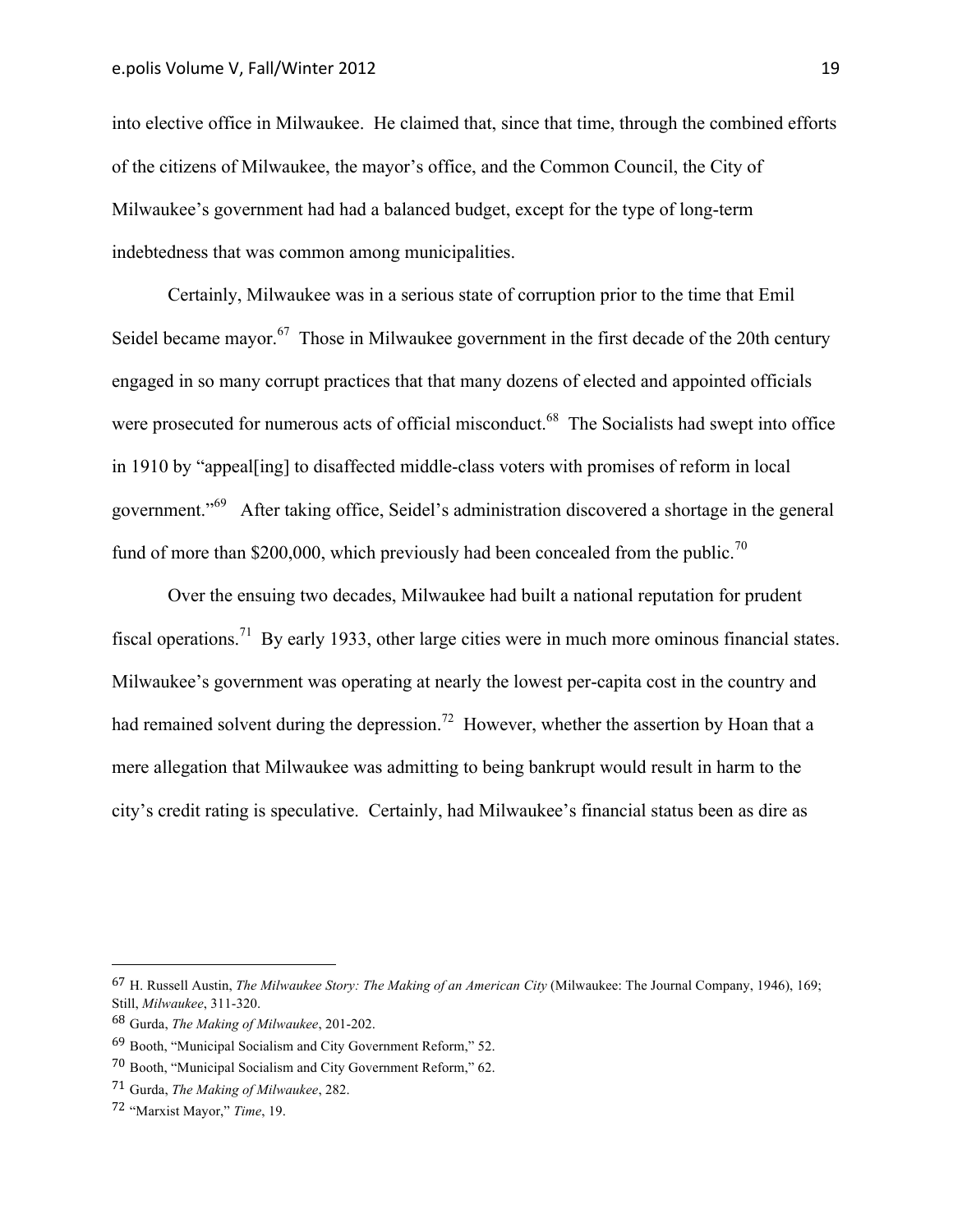alleged, it would have been difficult for the city to borrow money to pay for its daily operations.<sup>73</sup>

# *Operating on a Cash Basis*

Hoan maintained that, due to his leadership, Milwaukee was operating almost completely on a cash basis, again except for long-term debt. Hoan explained that, by "cash basis," he meant that enough taxes were collected by the city by January of a given year to pay the all the operating expenses of the city during that year. He argued that, contrary to the desires of the Taxpayers' Advisory Council, whom he pejoratively conflated with bankers, his administration's practice had been to avoid short-term borrowing of money to pay for municipal operations while awaiting payment of as-of-yet-unpaid taxes or other municipal funding. In fact, Hoan placed significant blame on banks and bankers for some of the difficulties of the depression, principally the lack of an available money supply, which he claimed was "piled up in banks."<sup>74</sup>

Hoan conceded that, due to the fact that so large a percentage of property taxes remained unpaid as of that time, in 1933 the city could not completely operate on a cash basis. He speculated that the city would actually collect only \$20,000,000 in taxes, due to the inability of property owners to pay, to meet the city's budgeted operating expense of  $$31,000,000$ <sup>75</sup> However, he queried whether it was proper for the city to borrow large amounts of money from banks to pay for operations if a self-help alternative existed.

The concept of operation of a municipality on a cash basis was important to Hoan. He considered it vital to the financial health of a municipal government. The elimination of debt, save bonds for long term capital improvements, was at the heart of Hoan's conception of

<sup>73</sup> Herbert C. Hirschboeck, "Municipal Current Expenses and the Debt Limit," *Marquette Law Review* 19, no. 2 (Feb. 1935): 59-

<sup>72.</sup> Hirschboeck had been an assistant city attorney during 1933.

<sup>74</sup> Hoan, *Mayor Hoan Answers Critics*, 7.

<sup>75</sup> Hoan*, Mayor Hoan Answers Critics*, 6.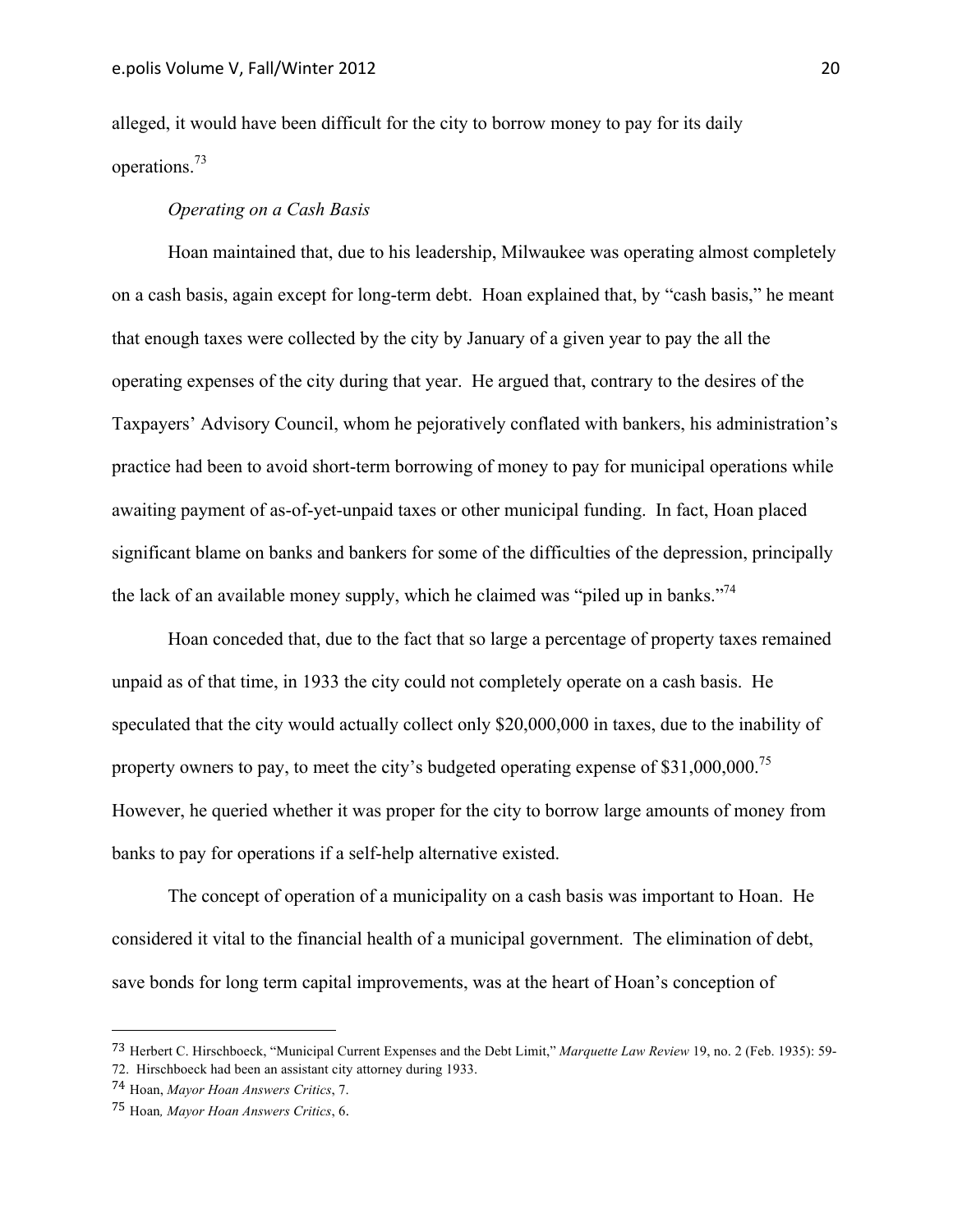operating on a cash basis. He considered borrowing an extravagance that would "ruin … the municipal financial structure."<sup>76</sup> Over the years, department by department, Hoan's administration moved the city to a cash basis operation. This was done, in part, by increasing property taxes to a small degree to cover tax delinquencies and to eliminate the need to borrow to cover the resulting deficiencies.<sup>77</sup>

An argument can be made that, by pressing the plan to issue scrip, Hoan was acting contrary to his preference for a cash basis operation. However, to Hoan this was a way that the city could create its own solution to a complex problem. The city would receive a benefit from the scrip issue: the labors of its employees. In addition, because scrip could be used to pay tax indebtedness, the city's tax delinquency problem would improve. Hoan considered the use of scrip as innovating "a brand new means of borrowing money, or rather an escape from bankborrowing, through the issuance of its own money."78

Hoan's animosity toward bankers was something that he carried throughout his public life. He especially decried the fact that banks paid savers far lower interest rates than banks charged borrowers.79 Indeed, as he was in the midst of the 1940 election campaign, in which he finally lost the mayoralty, he lamented that banks abhorred him and that he had succeeded in his financial operation of the city "despite the attacks of bankers and newspapers."<sup>80</sup>

# *Administrators' Salaries Not Too High*

Confronting a primary criticism head on, Hoan derided the argument by his denigrators that a principal cause of the city's financial difficulties was due to what had been described as

<sup>76</sup> Hoan, *City Government*, 123.

<sup>77</sup> Kerstein, *Milwaukee's All-American Mayor*, 211-212; Booth, "Municipal Socialism and City Government Reform," 55-56. 78 Hoan, *City Government*, 170.

<sup>79</sup> Booth, "Municipal Socialism and City Government Reform," 55.

<sup>80</sup> Kerstein, *Milwaukee's All-American Mayor*, 183.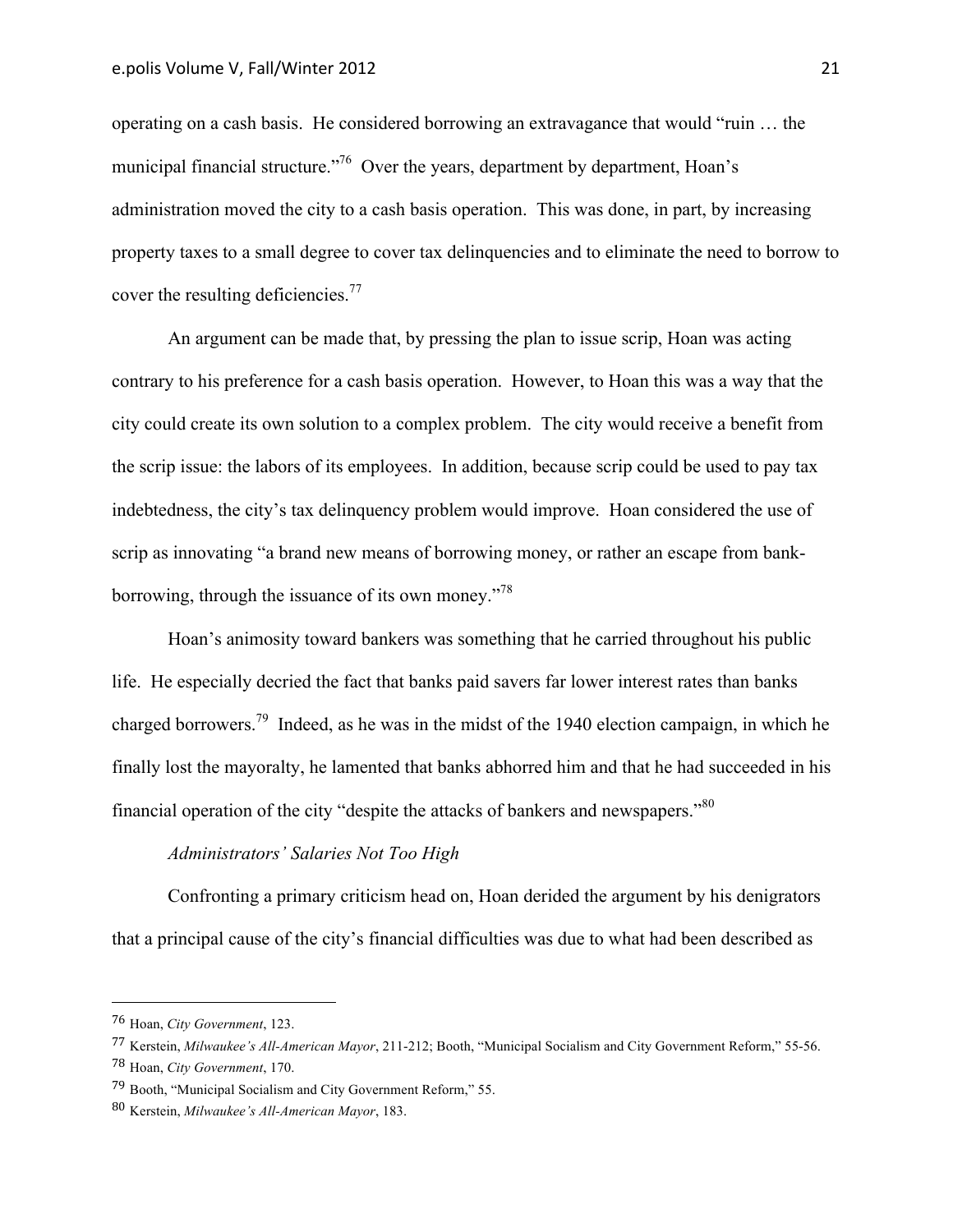"fat salaries" paid to Hoan and other high-ranking city officials.<sup>81</sup> The argument went, according to Hoan, "that if high salaries were only cut the city would be on easy street and the budget would be balanced."<sup>82</sup> Before directly answering this attack, Hoan noted that neither the federal nor state governments had balanced their budgets. Contrary to "other large cities in America," Hoan stated that Milwaukee had so done.<sup>83</sup>

In response to the claim that executive salaries were too high, Hoan first argued that, as compared to the total city budget, the combined salaries of top officials were relatively small. He stated that the total budget for the City of Milwaukee was \$38,000,000 and the total payroll for city employees and officials was \$19,000,000. He then compared the total salaries of "all heads of departments, including the Mayor[, and] ... all deputies[,] ... all of the aldermen and all the commissions." The total of all such salaries was \$168,000, according to Hoan. He argued that, even if all those salaries were completely eliminated, rather than simply reduced as maintained by the Taxpayers' Advisory Council, "the reduction on the tax bills would be so small that the taxpayers would be unable to notice it."<sup>84</sup>

Hoan said that he had been told that he was overpaid. At the time, the mayor's salary was set at \$12,300 per year.<sup>85</sup> He argued that, unlike most major American cities, no budget existed for Milwaukee's mayor to pay expenses of the office, such as official travel, entertaining official guests, "and other incidental expenses."<sup>86</sup> Hoan asserted that, if the city provided for all the expenses of performing the duties of the mayor, and paid him only \$3,000 per year, he would

<sup>81</sup> "Hoan Answers Club Criticism," *The Milwaukee Journal*, April 11, 1933. 

<sup>82</sup> Hoan, *Mayor Hoan Answers Critics*, 4.

<sup>83</sup> Hoan, *Mayor Hoan Answers Critics*, 4.

<sup>84</sup> Hoan, *Mayor Hoan Answers Critics*, 4.

<sup>85</sup> Celia Harriman, *Salaries of City Officials in Wisconsin, 1930* (n.c.: University of Wisconsin University Extension Division Municipal Information Bureau, June 1930), (box 31, folder 763), Hoan Collection.

<sup>86</sup> Hoan, *Mayor Hoan Answers Critics*, 5.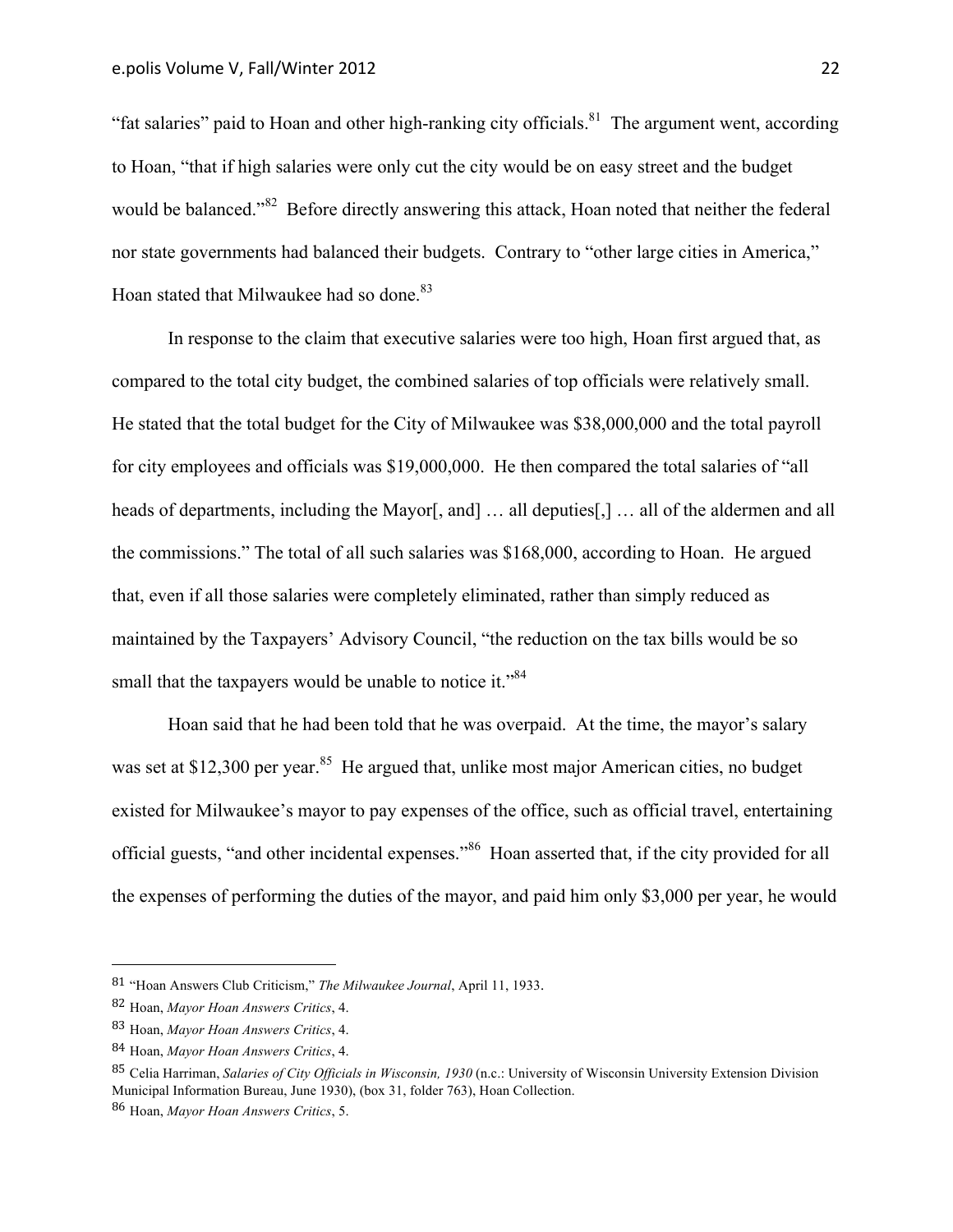be in a better financial position. Interestingly, Hoan did not discuss in his remarks the fact that he, and many other top city employees, had previously taken a voluntary 10% salary reduction.<sup>87</sup>

The issue of the mayor's salary and the salary of other top city officials was one that occupied Mayor Hoan's attention. A few days before his address to the Committee on Scrip, a large group of city employees had protested demanding that administrators' salaries be reduced.<sup>88</sup> In April of 1933, Hoan found himself compelled to again publicly defend his salary. The Fifteenth Ward Taxpayers' Club Inc. had issued a statement decrying the mayor's "fat salary." He argued that, besides having to pay the expenses of his office, his pay was substantially lower than those operating businesses with a scope smaller than the city government.89 That same month, Mayor Hoan wrote a letter to a constituent in which, at some length, he described all his expenses and deductions from his pay, including the 10% voluntary reduction. Hoan claimed that, after calculating all such subtractions, he retained an annual balance of \$3,757, from which he was required to "make other charitable donations and maintain a home."<sup>90</sup>

Mayor Hoan was well-known for his personal financial austerity. Hoan was the subject of the cover story of *Time Magazine* in April 1936. The article opened by referencing the "cheap little frame house" in which the mayor had lived with his family for 18 years.<sup>91</sup> In December 1932, Hoan had resigned his membership in the *Freie Gemeinde von* Milwaukee, which was a

<sup>87</sup> Hoan's Ass't Sec'y John L. Grunwald to Mr. L.C. Pauly, Jr. (August 5, 1932), (box 8, folder 203), Hoan Collection; Hoan to the Milwaukee Common Council (April 25, 1933), (box 8, folder 203), Hoan Collection.

<sup>88</sup> "Employes Angry As Bosses Dodge Budget Pay Cuts," *Milwaukee Sentinel*, January 8, 1933.

<sup>89</sup> "Hoan Answers Club Criticism," *The Milwaukee Journal*, April 11, 1933; Salaries of Elective Officials, Department Heads, and Deputies in Official Service (n.d.), (box 31, folder 763), Hoan Collection. 

<sup>90</sup> Hoan to Dr. Stephen Cahana (April 10, 1933), (box 31, folder 763), Hoan Collection.

<sup>91</sup> "Marxist Mayor," *Time*, 18.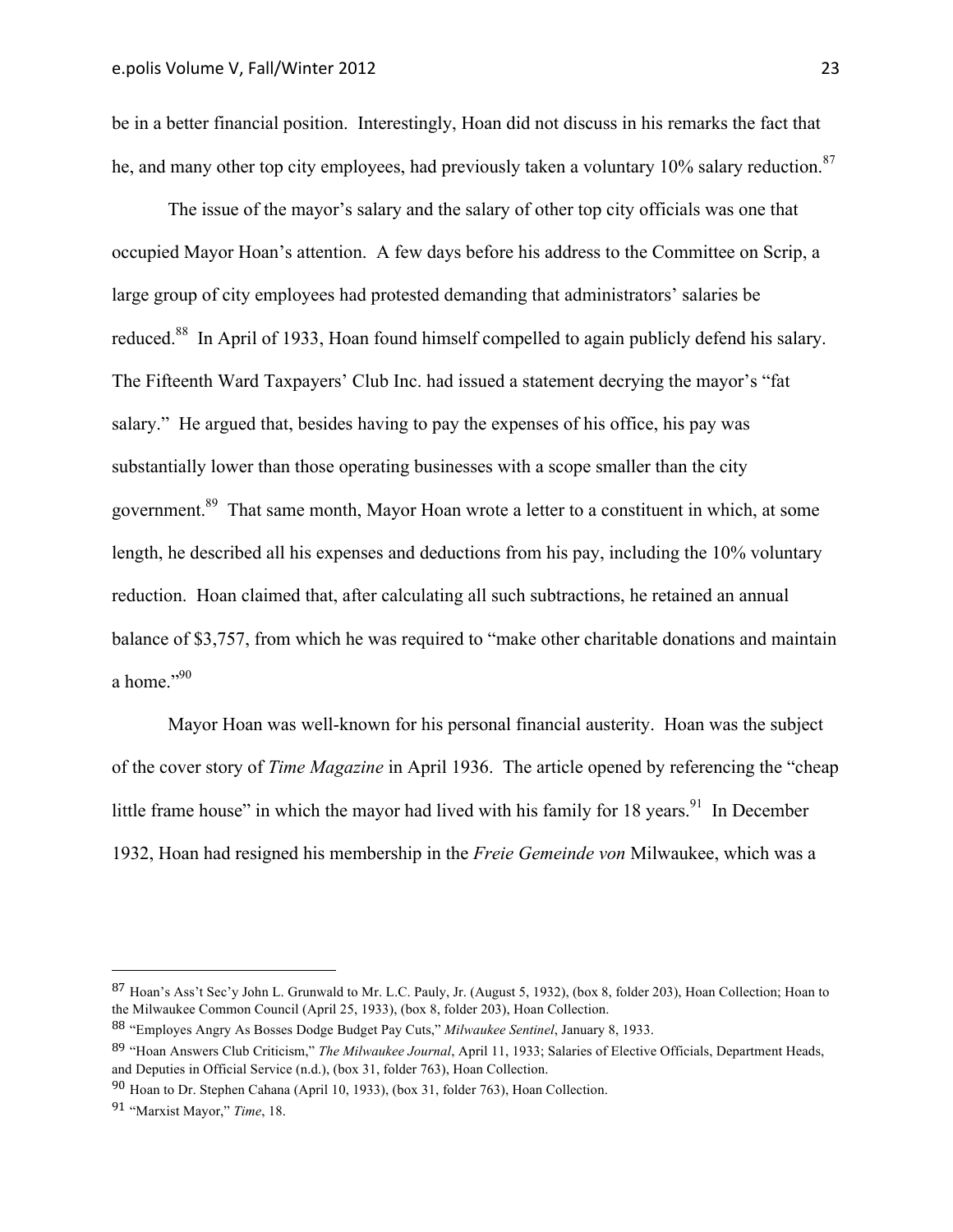"German-American free-thinkers and musical society," citing a lack of available personal funds to pay the \$5.00 annual dues.<sup>92</sup>

While Hoan's argument is intellectually sound, during this period of great economic distress, perhaps it would have been prudent to frame this argument in a different light. Certainly, \$168,000 out of \$38,000,000 was a comparatively small portion of the total budget. It amounted to less than one-half of one percent of the total municipal budget. However, given the growing levels of unemployment and the difficulties that some taxpayers were having in paying their property taxes, Hoan's reasoning sounds hollow.

## *Employees' Salaries Should Not Be Reduced*

Mayor Hoan addressed the proposal, made by the Taxpayers' Advisory Council, that all employee salaries be reduced by 25% across the board. Hoan was roundly against the idea. He argued that, despite the fact that to reduce salaries might lower individual taxes to some degree, it would nevertheless hurt the city as a whole. Hoan acknowledged that some private businesses had taken similar actions; however, he contended that to so do was "cutting the throat of Milwaukee."<sup>93</sup> Hoan had actually vetoed an earlier resolution by the Milwaukee Common Council to institute a "graduated pay cut" for municipal employees, which supporters of the resolution had claimed would have reduced the tax burden on City taxpayers.<sup>94</sup> Hoan's argument was twofold.

First, he claimed that to cut employee salaries would make it significantly more difficult for employees to support their families. He said that he had been told that some employees had

<sup>92</sup> Hoan to Mr. And. Denzinger (December 17, 1932), (box 31, folder 763), Hoan Collection; Milwaukee County Historical Society. Freie Gemeinde, 1870 – 1971. http://www.milwaukeehistory.net/manuscript/freie-gemeinde-1870-1971 (accessed December 3, 2011).

<sup>93</sup> Hoan, *Mayor Hoan Answers Critics*, 5.

<sup>94</sup> "A Recall Movement," *Milwaukee Sentinel,* July 14, 1933.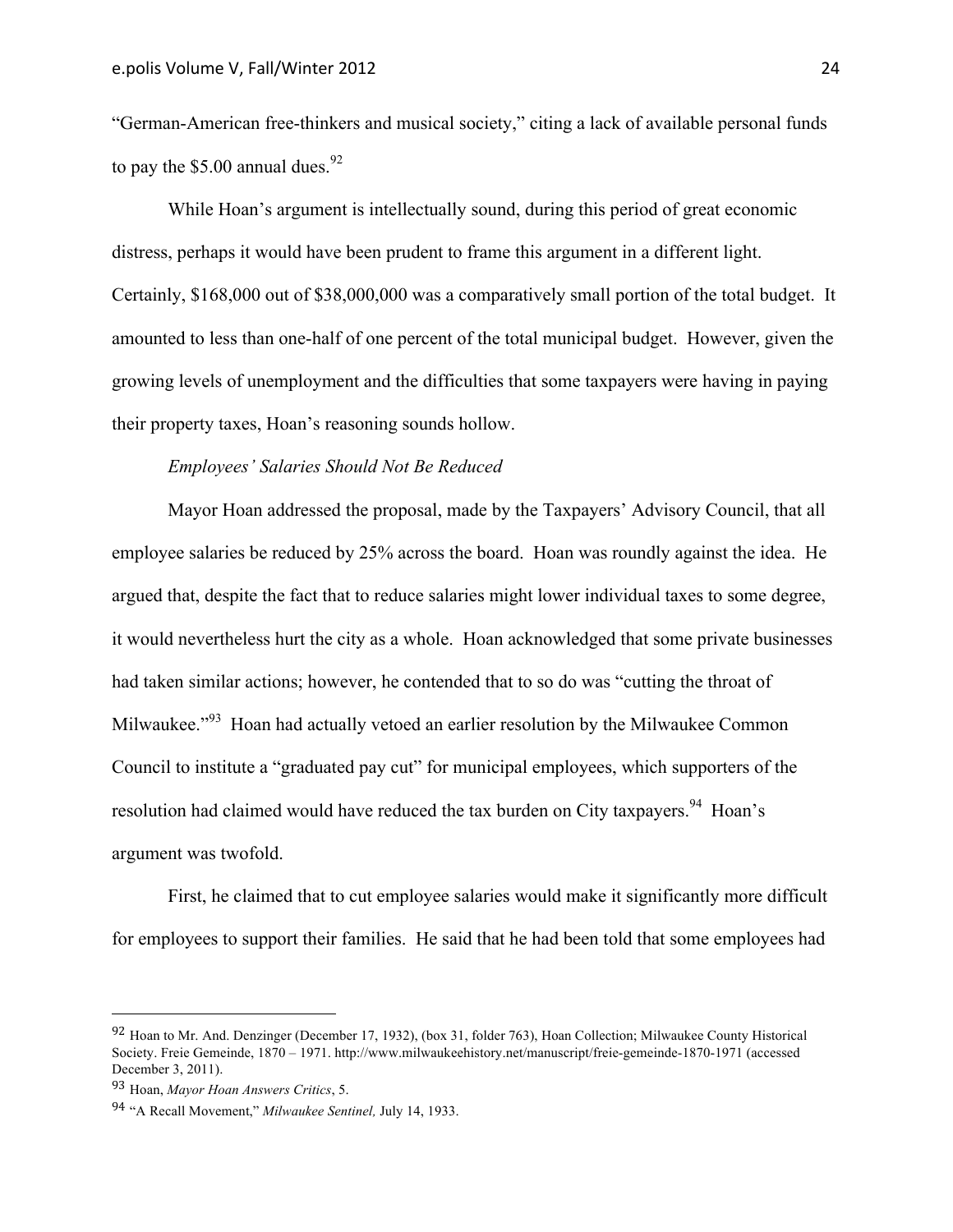"been supporting from one to three families" on their city salaries.<sup>95</sup> He further argued that this would cause more families to descend into a greater financial hole. This would cause more of them to seek aid from the Milwaukee County Department of Outdoor Relief, which was a longstanding social service agency providing assistance to the county's poor.<sup>96</sup> He argued that, by so doing, the costs of operating the Outdoor Relief department would increase, which would, in turn, cause the county to have to increase taxes in order to pay for the increased Outdoor Relief expense. Thus, there would be no net reduction in taxes for city taxpayers.

Hoan's second argument was that, if the city cut employees' wages, they would be less able to purchase goods. This would reduce the money in circulation in the local economy. If there were fewer dollars in circulation, local merchants might not be able to continue in business. This would, in turn, put more residents out of work.

While Hoan's pronouncement about the disintegration of the local economy was an esoteric, albeit strong, argument, there was a significant basis for his claim that the county Outdoor Relief department would be burdened and the county tax rate increase. The Department of Outdoor Relief had been in existence for most of Milwaukee's institutional history, from the time of Solomon Juneau. Outdoor Relief provided necessities to county residents in need, from "food, firewood, and sometimes lodging," in the early days, to foodstuffs and staples, coal, and rent assistance during the depression.<sup>97</sup> In addition, the Department of Outdoor Relief provided shoes and clothing, paid utility bills, provided appliances, and medical services to families.<sup>98</sup> Outdoor Relief stations were established at many different parts of the city and the county.<sup>99</sup>

 95 Hoan, *Mayor Hoan Answers Critics*, 5.

<sup>96</sup> Gurda, *The Making of Milwaukee*, 282.

<sup>97</sup> Ibid.

<sup>98</sup> Daniel Hoan, *City Government: The Record of the Milwaukee Experiment* (New York: Harcourt, Brace and Company, 1936), 320.

<sup>99</sup> Austin, *The Milwaukee Story*, 191.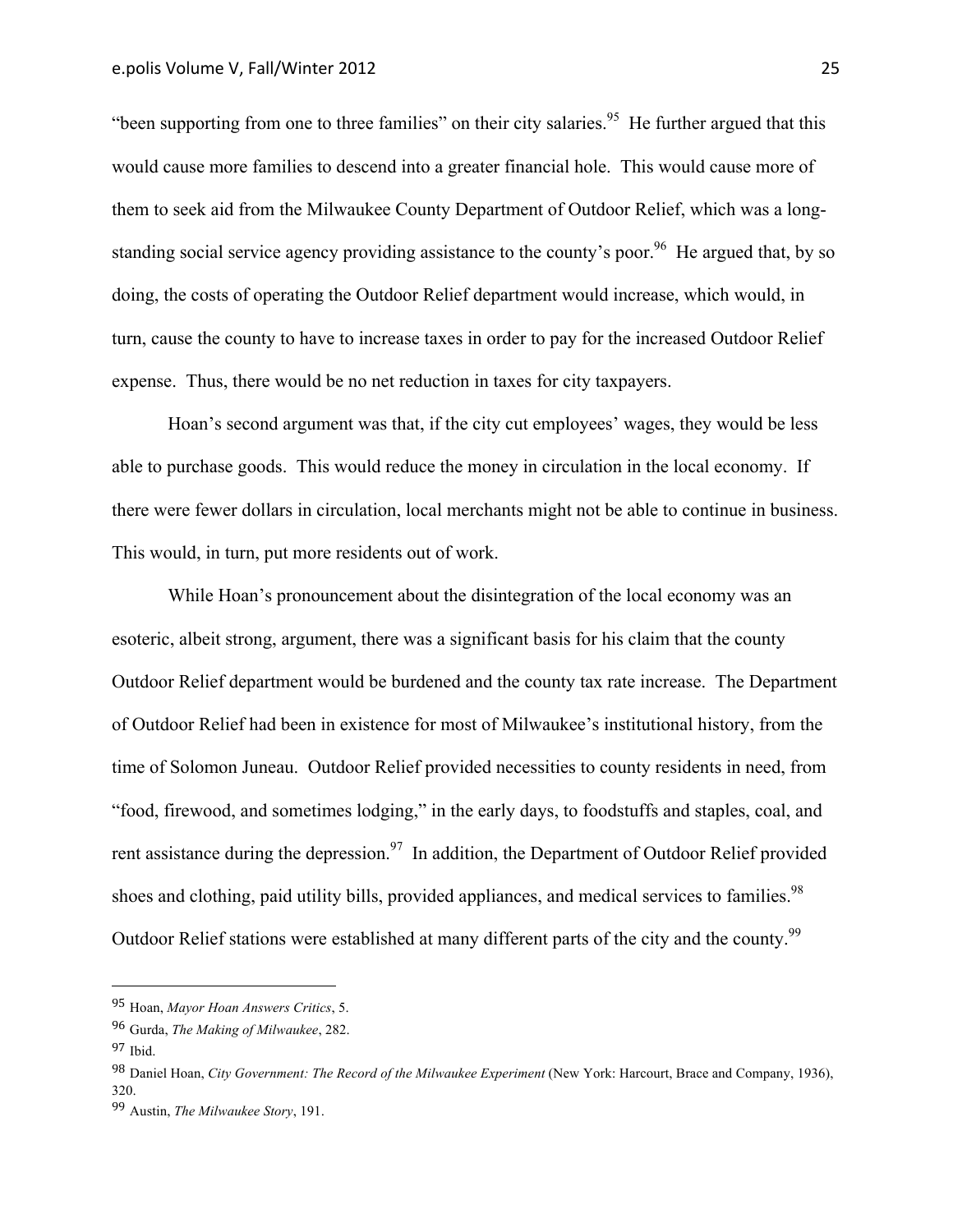From 1929 to 1935, the number of Milwaukee County households receiving services from Outdoor Relief increased from about 2,500 to more than 40,000, which was almost 20% of households in the county. Milwaukee County's property tax rate had increased by 100% from 1928 to 1932 due to this and would, thereafter, have to "issue millions of dollars in bonds to keep the needy from freezing or starving."<sup>100</sup>

# *The Issuance of Scrip*

After addressing the Taxpayers' Advisory Committee's argument and setting up the need for scrip, Mayor Hoan spoke to his plan. Simply assuming that the Common Council would agree that scrip would be issued, Hoan framed the choice as either paying employees 100% in scrip should the city's financial condition significantly deteriorate at some future date or beginning immediately, when the city had cash available, paying employees 75% in cash and 25% in scrip. He argued that it was better to begin immediately, when the plan could be put into place under the city's own terms, than to wait until there was no other option.

Hoan claimed that there would be no hardship upon local businesses that accepted scrip, if scrip was issued according to his plan. He stated that he understood that it would be a hardship if scrip flooded the local marketplace, as would happen if employees were to be paid 100% in scrip. However, he predicted that merchants would be pleased to make a sale 75% in cash and 25% in scrip, especially if the alternative may be no sale at all. Hoan dismissed the warning those who portended that the city would be in worse shape after scrip was redeemed in payment of property taxes as "pure bugaboo."<sup>101</sup>

<sup>100</sup> Gurda, *The Making of Milwaukee*, 282-283.

<sup>101</sup> Hoan, *Mayor Hoan Answers Critics*, 8.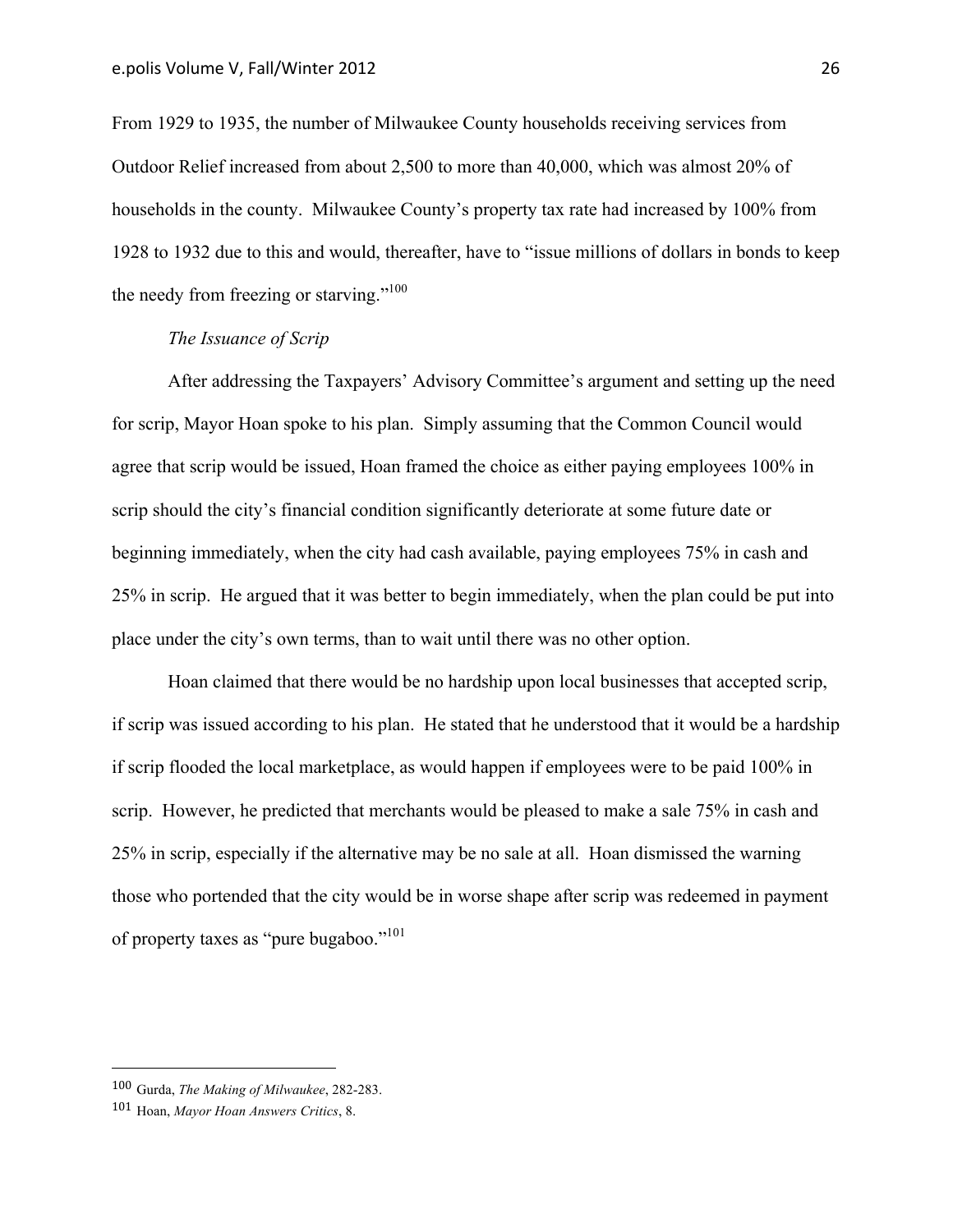# *A Business May Quit – Your City Can't*

Mayor Hoan concluded by arguing that taking extreme measures was not the way to resolve the problems facing the city. Maintaining that the city "must take a sensible middle course," Hoan addressed those "extremely on the left" and those "extremely on the right."<sup>102</sup> Hoan suggested that both the Communists and the Milwaukee Association of Commerce were wrong in their opposition to the issuance of scrip, but for differing reasons. Hoan stated that Communists were in favor of "violent revolution" and, therefore, opposed to any measures that would prevent a complete collapse. Contrarily, Hoan argued that the Association of Commerce, a component organization of the Taxpayers' Advisory Council, was opposed to the issuance of scrip, because, if the city issued scrip, then there would be less need for the city to borrow money from local banks.

Appealing to homegrown chauvinism, and contending that the people of the city of Milwaukee were self-reliant and could take up arms against the troubles extant, Hoan reasoned that the city was in a different position than local businesses. While businesses may take extreme actions, including ceasing operation, a municipality must keep "in mind the welfare of the common citizenry" and continue to attack "its important local, public questions."<sup>103</sup> Hoan symbolically asked whether, at that momentous time in the city's history, the city of Milwaukee and her citizens had trust and belief in their concomitant ability to confront the issues of the day. Hoan left no doubt as to his convictions. He proclaimed that, "[w]e, the people of Milwaukee can feed, house, and clothe ourselves if we have faith in ourselves and in Milwaukee."<sup>104</sup>

 102 Hoan, *Mayor Hoan Answers Critics*, 7.

<sup>103</sup> Hoan, *Mayor Hoan Answers Critics*, 8.

<sup>104</sup> Hoan, *Mayor Hoan Answers Critics*, 7-8.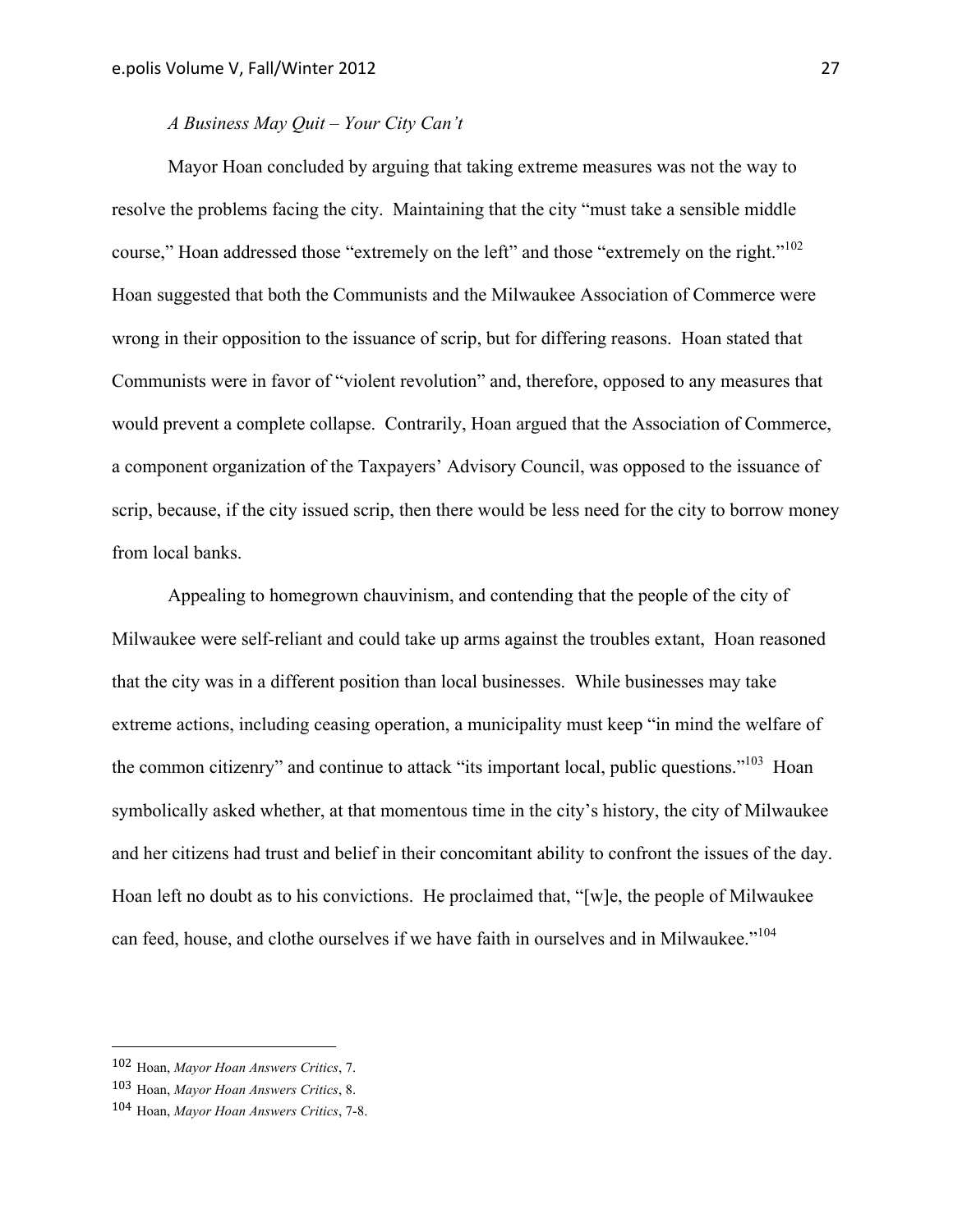# **Milwaukee's Baby Bonds**

On February 2, 1933, after conducting further hearings, the Milwaukee Common Council Finance Committee recommended approval of the plan to issue scrip. The scrip plan, as then forwarded, would not pay interest and would be used only to pay a portion of city employees' salaries.<sup>105</sup> However, the plan faced substantial opposition. Even Alderman Soref withdrew his support of the plan as advanced.<sup>106</sup> There was division between the Socialist and non-partisan members of the Common Council over the fact that the scrip would not pay interest, and the Common Council voted the plan down on February 4, 1933.<sup>107</sup>

The plan to issue scrip died for a time, but, as the city's financial state further declined, it was revived during the Spring of 1933. The city had missed making timely payroll payments to its employees, so the city was pressed to act.<sup>108</sup> Hoan directed the city attorney to study the concept of paying interest on any scrip issued by the city.<sup>109</sup> By this time, the actual notes to be issued began to be called "baby bonds."110 Finally, on May 15, 1933, the Common Council approved a plan to issue \$5,000,000 in tax redemption coupons, paying 5% interest, with the first notes to be issued June 1,  $1933$ <sup>111</sup>

# **Recall Attempt**

 

While citizens' groups had been discussing the idea of recall since January 1933 and rumors of recall swirled around City Hall in April 1933, by early July 1933, after scrip began to

<sup>105</sup> "Council Committee Approves Plan for 25 Per Cent Scrip," *The Milwaukee Journal*, February 2, 1933.

<sup>106</sup> "Hoan Scrip Faces Council Snag," *The Milwaukee Journal*, February 3, 1933.

<sup>107</sup> "Mayor's Scrip Plan Defeated; Pay Released," *The Milwaukee Journal*, February 4, 1933.

<sup>108</sup> "City Workers Face Vacation Without Pay," *The Milwaukee Journal*, March 20, 1933; "City Hall Staff Happy; Cash for Pay Ready," *The Milwaukee Journal*, March 29, 1933.

<sup>109</sup> "Mayor's Advisers to Study Note Plan," *The Milwaukee Journal*, April 13, 1933.

<sup>110</sup> "Milwaukee – The 'Baby Bonds,'" *The Milwaukee Journal*, April 22, 1933.

<sup>111</sup> "'Baby Bonds' Approved by City Council," *The Milwaukee Journal*, May 15, 1933; "Ready to Print Baby Bonds; City Rushes \$5,000,000 Issue," *The Milwaukee Journal*, May 16, 1933.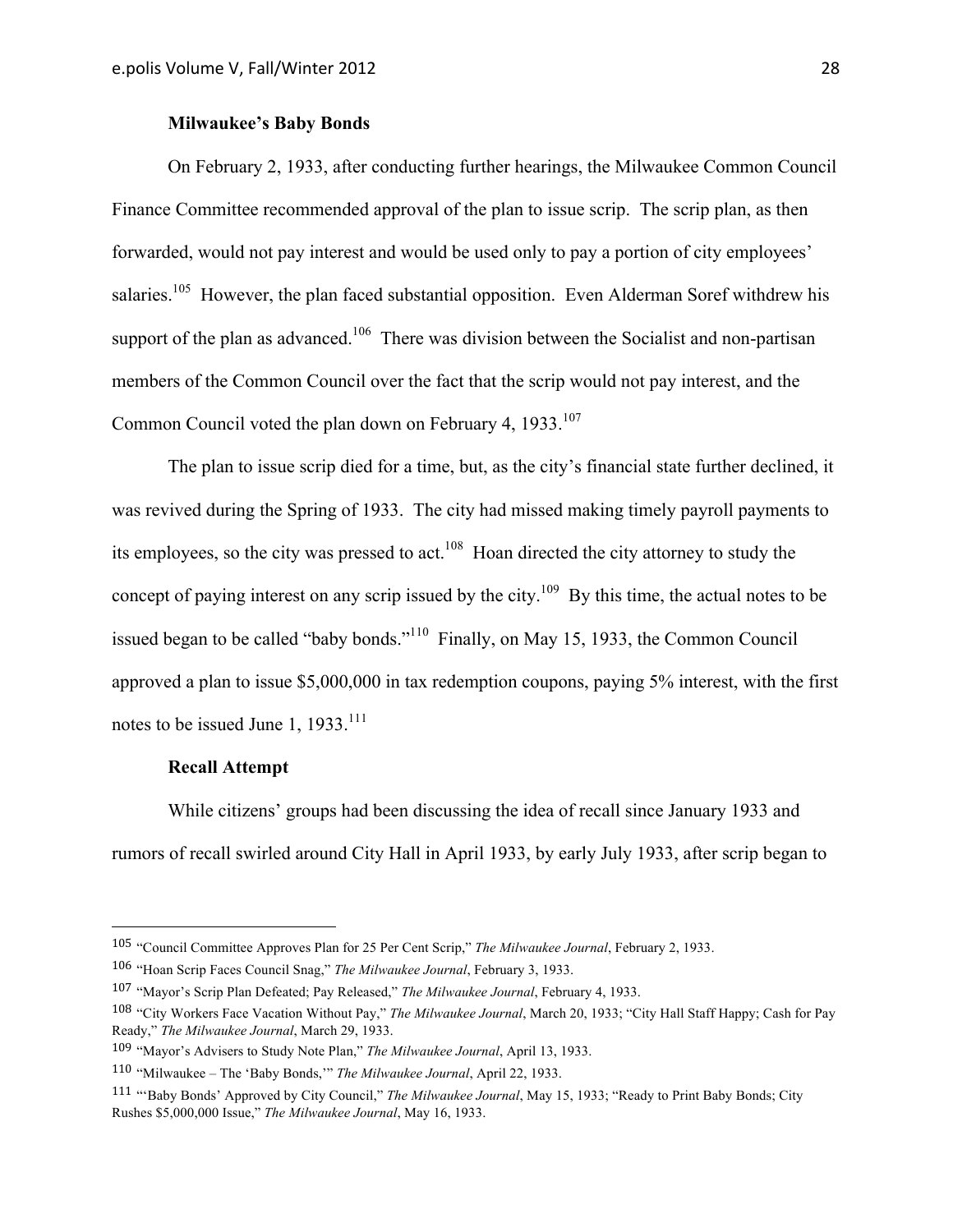be issued, the talk had heated up.<sup>112</sup> The Taxpayer's Advisory Council began the process of initiating a recall campaign against not only Hoan, but also the City's Controller, Louis M. Kotecki. While stopping short of announcing a recall at that time, the Taxpayer's Advisory Council stated that it found Hoan's and Kotecki's fiscal policies and actions to be a "disaster to the community as a whole" and forecasted that "something [would] pop within the next several weeks."<sup>113</sup>

Unlike the Hoan recall effort, which was solely motivated by differences in policy and political philosophy, the proposal to recall Kotecki was also based upon allegations of corruption. Some months earlier, Kotecki has been indicted for charges of official misconduct for failure to audit the city treasury, which resulted in financial loss.<sup>114</sup>

Sadly, Kotecki would not live to see the recall action. Kotecki committed suicide shortly after the Taxpayer's Advisory Council's announcement.<sup>115</sup> On July 11, 1933, Kotecki shot his deputy, William Wendt, and then shot himself at his office in Milwaukee City Hall. Kotecki died the next day, but Wendt recovered.<sup>116</sup> Wendt was later appointed Milwaukee's Controller.

By July 14, 1933, additional citizens' groups, including the United Taxpayers' Cooperative Association, the Fourteenth Ward Taxpayers' Club, and the Twenty-Third Ward Taxpayers' Club, joined the recall movement.<sup>117</sup> Ultimately, a group called the Recall Council, organized by Milwaukee realtor Leonard Grass, coordinated the recall effort.<sup>118</sup> Grass was also the chairman of the Taxpayers' Advisory Council. The Recall Council included a number of the

<sup>112</sup> "Taxpayers for 'Recall' Club," *The Milwaukee Journal*, January 4, 1933; "Report Drive Under Way to Recall Mayor, *Unknown Newspaper*, April 11, 1933. Daniel W. Hoan Clipping Collection. Milwaukee County Historical Society, Milwaukee. Newspaper clipping has hadwritten date.

<sup>113</sup> "Hoan, Kotecki Facing Recall, Foes Intimate," *Unknown Newspaper*, July 9, 1933. Hoan Clipping Collection.

<sup>114</sup> "Milwaukee, Former 'Municipal Eden,'" *The Capital Times* (Madison, WI), July 28, 1933.

<sup>115</sup> "Kotecki, Wendt Shot in City Hall," *The Milwaukee Journal,* July 11, 1933.

<sup>116</sup> "Kotecki Dead; Wendt Rallies Slightly," *The Milwaukee Journal*, July 12, 1933.

<sup>117</sup> "Recall Groups Gain Recruits," *Milwaukee Sentinel*, July 14, 1933.

<sup>118</sup> "Unite Forces For Recall of Hoan," *Unknown Newspaper*, July 17, 1933. Hoan Clipping Collection.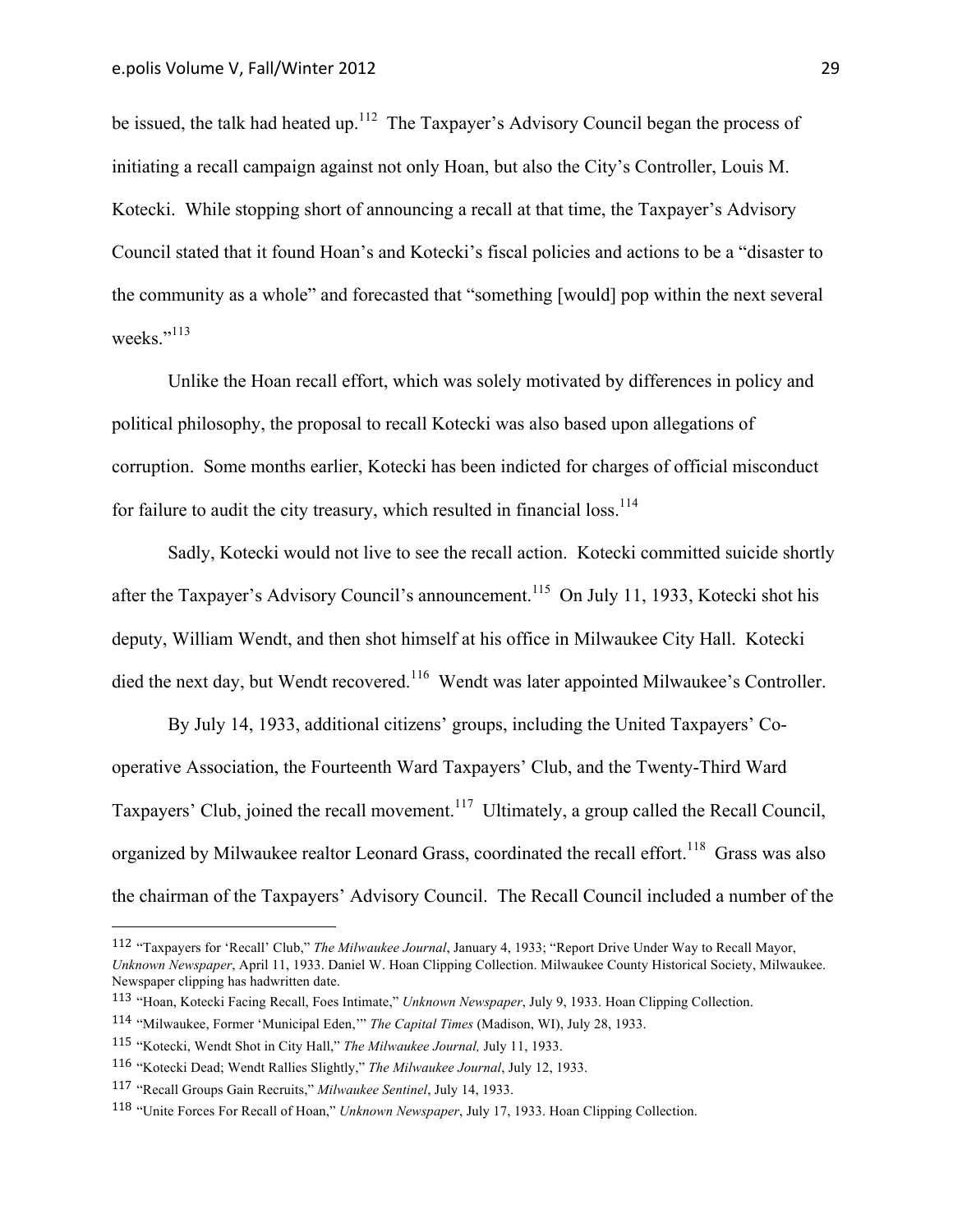separate citizens' groups. The initial reports were that 40,000 signatures on recall petitions would be needed.<sup>119</sup> The final count actually needed, based upon the then existing law, Wisconsin Statutes § 10.44 (1931), was determined to be  $42.697$ <sup>120</sup> That number amounted to 25% of the total votes cast in the 1932 mayoral election.<sup>121</sup> Out of respect for the funeral of Kotecki, to be held on July 15, the circulation of recall petitions was delayed until July 17, 1933.122

Beginning on July 17, 1933, supporters of the recall gathered signatures from all quarters of the City. In compliance with the law, the recall petitions stated the claimed reason for the recall action.<sup>123</sup> The "Petition for Recall of Mayor Daniel W. Hoan" stated that:

1. Daniel W. Hoan as such Mayor, has continually opposed the reduction of the cost of the City government, and the efforts of the people of Milwaukee to lower their taxes.

2. Such opposition has on two occasions forced the people of

Milwaukee to register their protests by a referendum vote for lower taxes.

3. His policy of reckless and uncontrolled expenditures has resulted in the City's failure to meet its obligations and payrolls and has greatly impaired the City's credit.<sup>124</sup>

Ultimately, on Saturday, August 19, 1933, pursuant to the procedure required by the law, Grass and the Recall Council filed more than 2,500 pages of petitions, containing approximately

<sup>119</sup> "Milwaukee, Former 'Municipal Eden,'" *The Capital Times* (Madison, WI), July 28, 1933.

<sup>120</sup> "Transcript In the Matter of the Petition for the Recall of the Mayor of Milwaukee." August 19, 1933, 3. Hoan Recall Collection, Box 1, Folder 1.

<sup>121</sup> "Recall Action Legally Buried," *The Milwaukee* Journal, October 8, 1933; Sec. 10.44, Wis. Stats. (1931).

<sup>122</sup> "Hold Recall Petitions Up 2 Days," *Wisconsin News*, July 14, 1933.

<sup>123</sup> Sec. 10.44, Wis. Stats. (1931).

<sup>124</sup> "Petition for Recall of Mayor Daniel W. Hoan." Hoan Recall Collection, Box 1, Folder 3.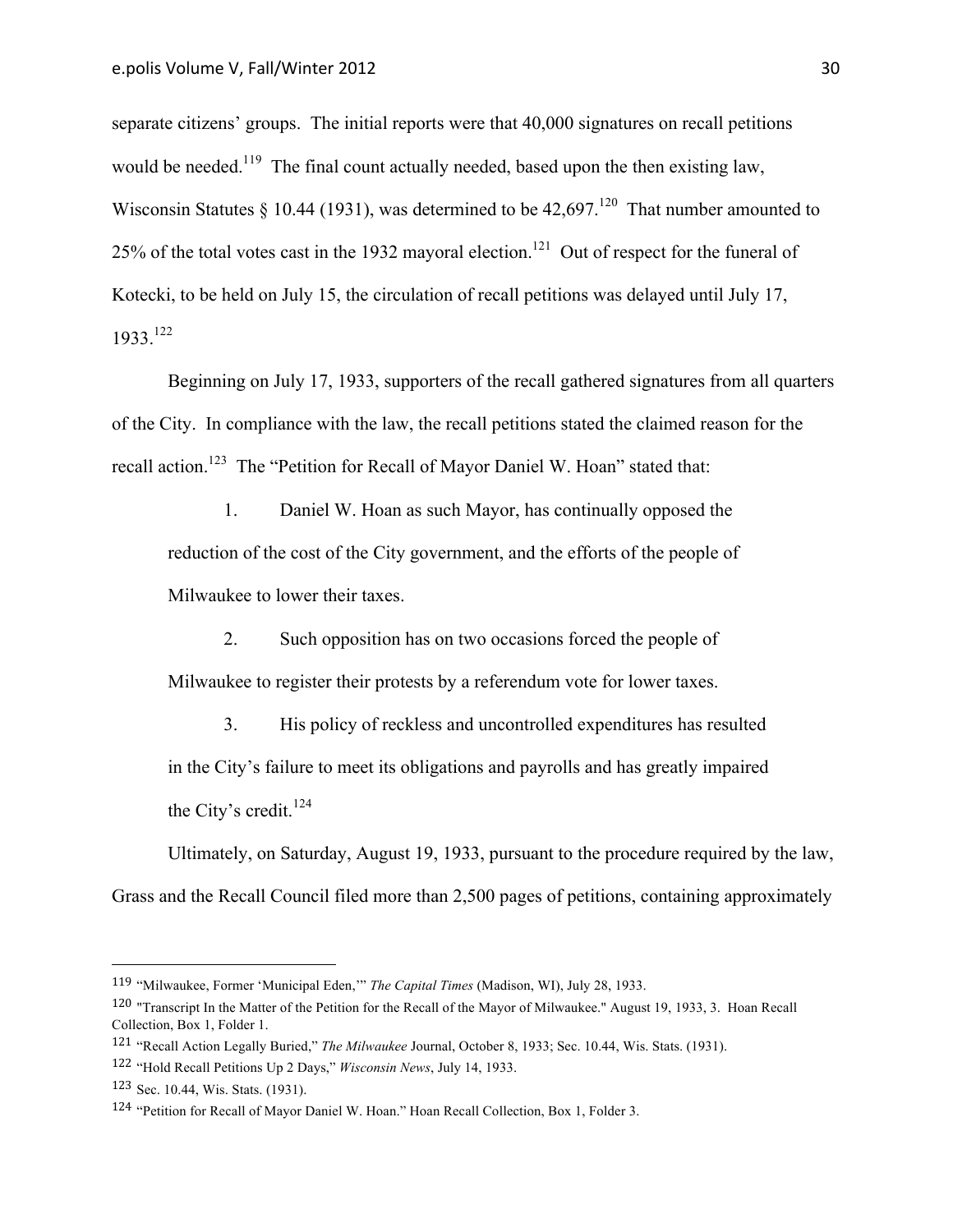46,100 signatures, with the Milwaukee County Court, Judge Michael S. Sheridan presiding.<sup>125</sup> Over the next six consecutive days, attorneys for Hoan and for the Recall Council argued over the validity of thousands of individual signatures. Hoan's attorneys raised issues about the legitimacy of the signatures, claiming that many were dated incorrectly, that some signatures were illegible, that in many cases it appeared that one person had signed more than one signature, that many addressed were false or non-existent, among other claims.<sup>126</sup> Hoan's attorneys challenged as many as  $10,000$  signatures before Judge Sheridan.<sup>127</sup>

The court started taking testimony on August 27, 1933. At the hearing, Hoan's attorneys demonstrated that signatures were allegedly obtained from people who were shown to be deceased or lived at addresses that would place them in the Menomonee River, churches, and vacant lots.128 Inmates at the Milwaukee County House of Correction testified that they had been paid to circulate petitions, and other circulators testified that they did not personally see persons sign or date the petitions and committed other violations of the law related to obtaining signatures.<sup>129</sup> In addition, in many cases, multiple signatures appeared to have been made by the same person.<sup>130</sup>

Despite the importance to his political life, Mayor Hoan did not attend the hearing. Hoan had spent the month of August 1933 at his vacation home at Eagle River, Wisconsin.<sup>131</sup>

<sup>125</sup> "Transcript In the Matter of the Petition for the Recall of the Mayor of Milwaukee." Hoan Recall Collection, Box 1, Folder 1. Coincidentally, Judge Sheridan had presided in the matter of the estate of Mayor Hoan's brother on January 4, 1933. The Mayor's older brother, George F. Hoan, had committed suicide on September 21, 1931. "Death Tax on Estate of G.F. Hoan Fixed," *The Milwaukee Journal*, January 4, 1933.

<sup>126</sup> "Transcript In the Matter of the Petition for the Recall of the Mayor of Milwaukee." Hoan Recall Collection, Box 1, Folder 1.

<sup>127</sup> "Hold 10,000 Hoan Recall Names Invalid," *Unknown Newspaper*, August 22, 1933. Hoan Clipping Collection.

<sup>128</sup> "Man Dead 8 Years 'Signs' Recall: 'Addresses' are Prairies, Rivers," *Unknown Newspaper*, August 26, 1933. Hoan Clipping Collection.

<sup>129</sup> "Prisoners Tell of Soliciting for Recall," *The Milwaukee Journal*, August 28, 1933.

<sup>130</sup> "Petition for Recall of Mayor Daniel W. Hoan." Hoan Recall Collection, Box 1, Folder 3; "Solicitors Face Quiz on Recall," *The Milwaukee Journal*, August 25, 1933.

<sup>131</sup> "Mayor Won't Attend Count," *The Milwaukee Journal*, August 27, 1933.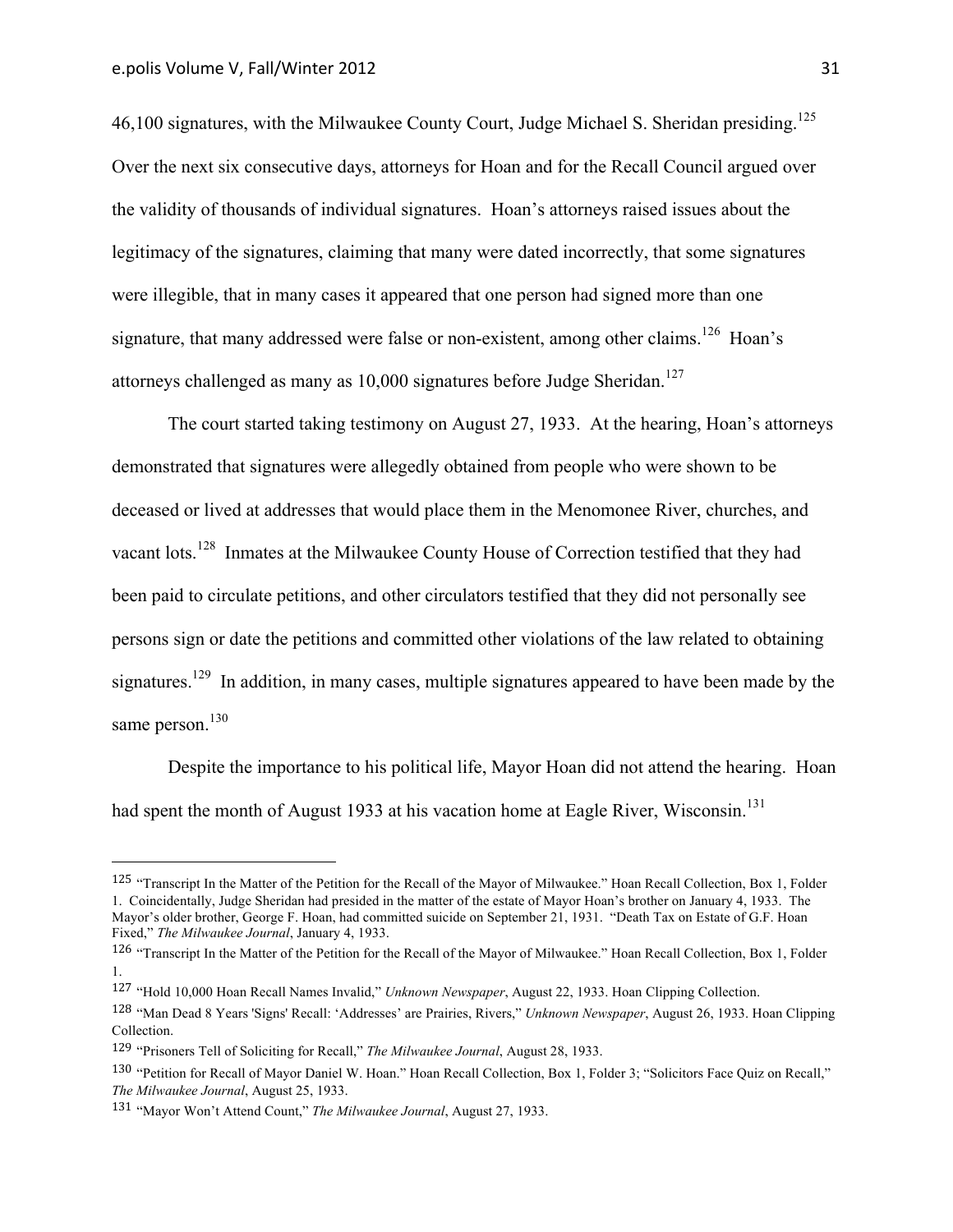Finally, although the court was not yet ready to issue a final ruling, on August 29 the Recall Council withdrew the petition to recall Hoan. Grass admitted that there were significant "irregularities" in the signatures on the petitions.<sup>132</sup>

#### **Recall Failure**

Although *The Milwaukee Journal* was no ardent supporter of Mayor Hoan, its editorial board found "no political injustice in the failure of [Hoan's] recall movement." Acknowledging the fact that the group pushing for the recall was a faction that did not represent the majority, and that it was "evident all along that there was no widespread demand for this recall," the editorial board stated that "[n]o comparatively small group easily should be able to bring on a recall election."133

Ultimately, this recall effort failed due to overzealousness on the part of the Recall Council and, despite the apparent existence of an organization, an absence of meaningful guidance and leadership as to the process. The persons soliciting signatures on behalf of the Recall Council engaged in practices that ranged from morally questionable to unquestionably illegal. Circulators even resorted to lies. One elderly woman, who identified herself as a supporter of Mayor Hoan, said she signed the petition because the circulator told her that, if she signed, it would result in her taxes being lowered. Surprised upon learning it was a recall petition, she later said, "I'll never sign anything that's against Mayor Hoan."<sup>134</sup>

*The Milwaukee Journal*'s editorial board recognized the problems in the way the Recall Council acted and the errors in its processes. The editorial board stated that the "Milwaukee recall council failed to realize the intricacies of the law, failed to use sufficient care, failed to get

<sup>132</sup> "Petition for Recall of Hoan Withdrawn," *The Milwaukee Journal*, August 29, 1933.

<sup>133</sup> "Milwaukee – The Recall Fails," *The Milwaukee Journal*, August 30, 1933.

<sup>134</sup> "Hold 10,000 Hoan Recall Names Invalid," *Unknown Newspaper*, August 22, 1933. Hoan Clipping Collection.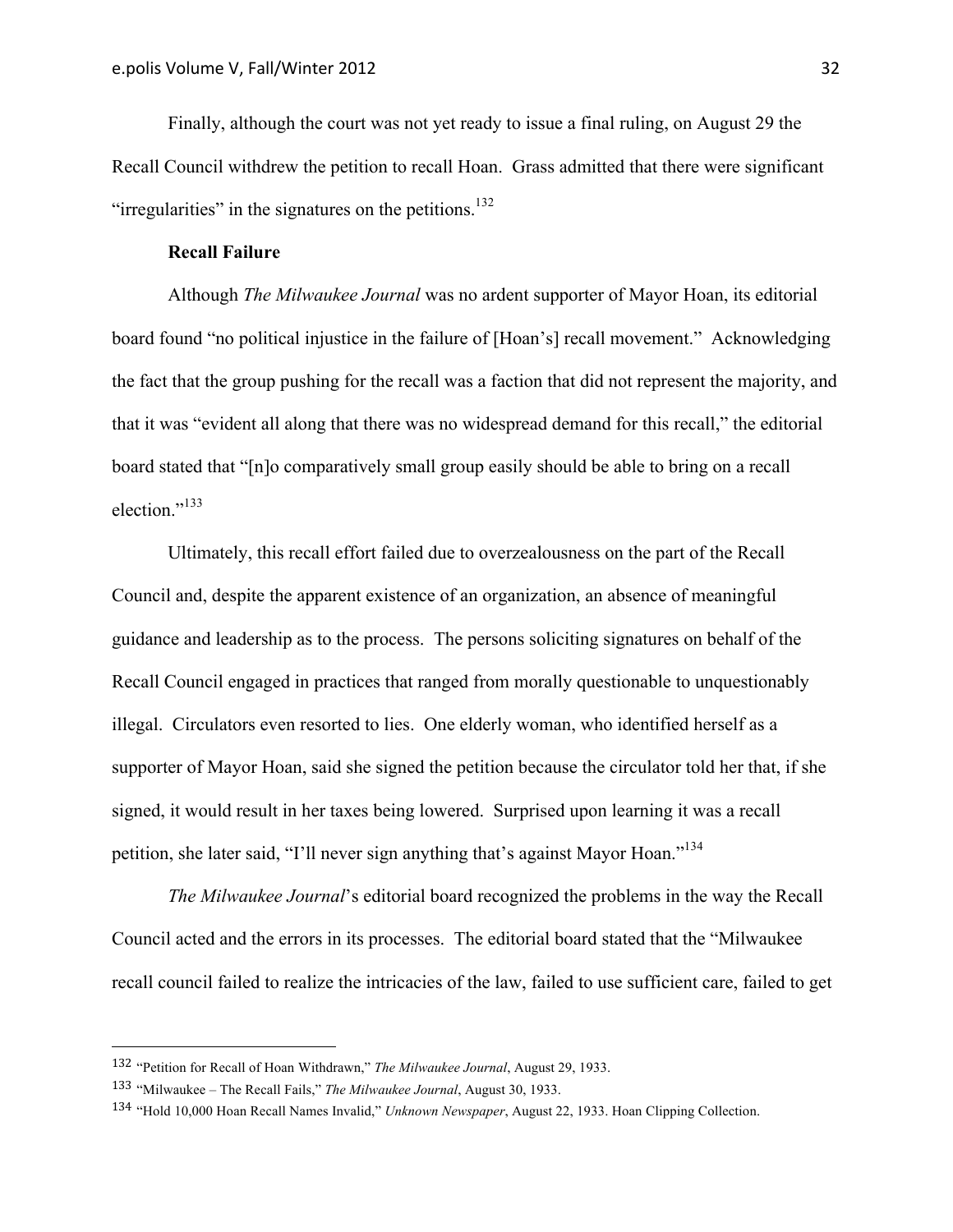voluntary, or else employ sufficiently responsible paid workers to meet the law's exacting requirements."135 Ultimately, this is the crux of the failure of the recall movement.

#### **CONCLUSION**

Upon later reflection, Hoan considered Milwaukee's use of scrip to be a great success. He firmly believed that "Milwaukee's municipal currency experiment improved the city's financial standing all along the line."136 Among the most important results, Hoan believed that, by finding the means to help itself through a serious crisis, Milwaukee rebuilt its reputation as a solid and reliable municipal operation in the very-important esteem of its citizens.<sup>137</sup> Nevertheless, there was a group of citizens who saw the effort to issue, and the actual issuance of, scrip as the last straw in a string of policies and actions that they opposed.

There is minimal literature on recall elections in Wisconsin. There is a prior absence of literature on the recall efforts against Mayor Daniel Hoan, despite the fact that they are among the only recall movements ever undertaken against the mayor of a major Wisconsin city. Important lessons can be taken from the 1933 recall attempt against Hoan for those who may initiate future recall attempts. Among the most important of these are to establish and sustain a solid organization, to pay scrupulous attention to detail, to ensure a thorough understanding of the law, and to maintain a dispassionate attachment to the process.

Except for Henry Maier, Daniel W. Hoan has been the longest-serving mayor in Milwaukee's history. Hoan's popularity waxed and waned, but he was politically astute and successful. Hoan certainly faced many challenges from those who opposed his basic political philosophy and those who disliked his policies. The attempted 1933 recall proved to be just

<sup>135</sup> "Milwaukee – The Recall Fails," *The Milwaukee Journal*, August 30, 1933.

<sup>136</sup> Hoan, *City Government*, 173.

<sup>137</sup> Hoan, *City Government*, 170-171.